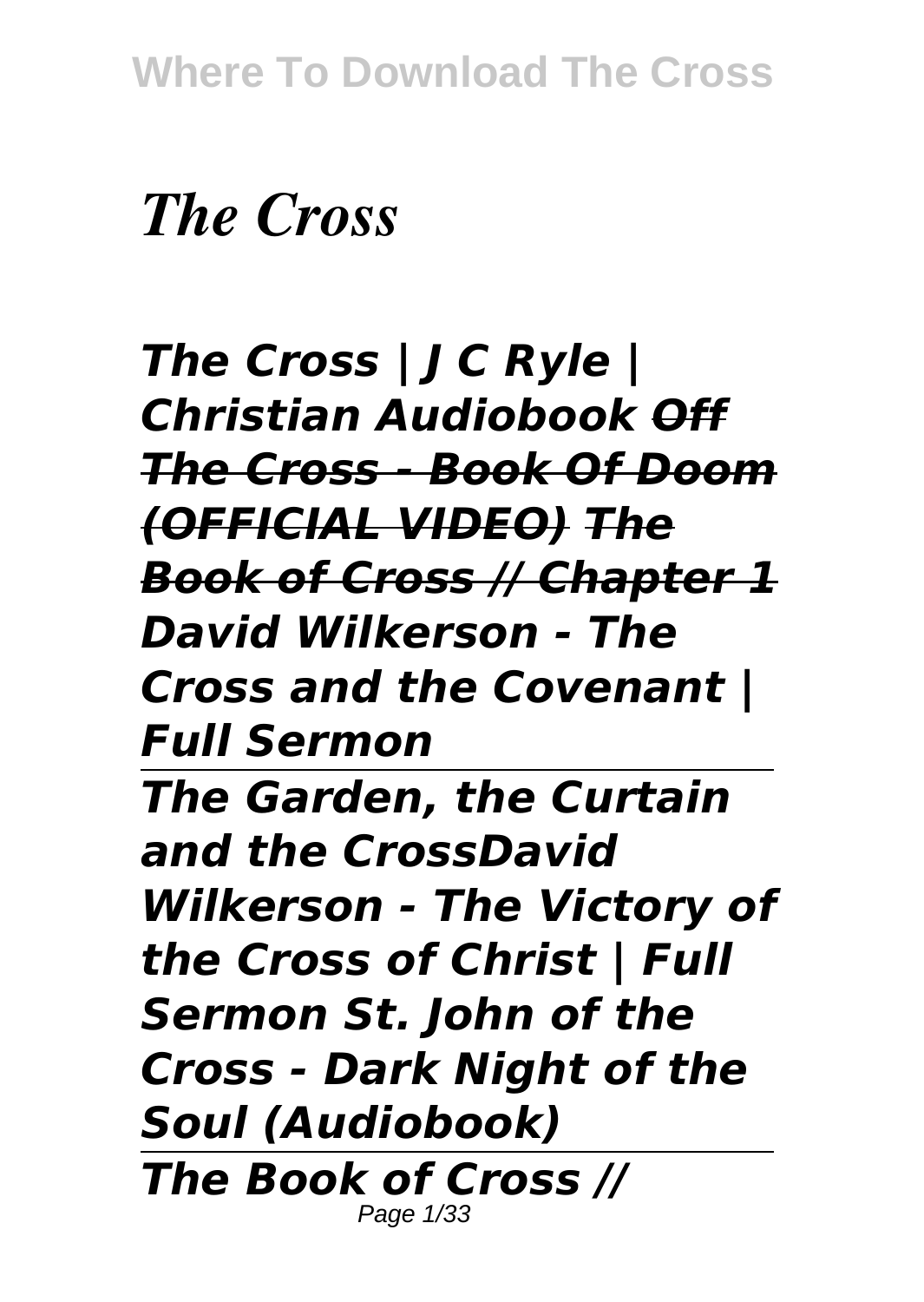*Chapter 2Sadler's Honest Book Reviews - Kevin Vost, The Porch and the Cross RSCDS Birmingham Platinum Book: The Cross-City Line The Dark Invaders (Star Cross Book 2) by Raymond L Weil Audio Book Part 1 Book Cross Diana Gabaldo - Outlander - Book 5 - The Fiery Cross - Part 1 The Book of John in Song - Chapter 19 - \"The Cross\" [Live] (feat. Leon McCrary) The Cross in the Closet- Book Trailer The Cross of Christ by Andrew Murray - Complete Book* Page 2/33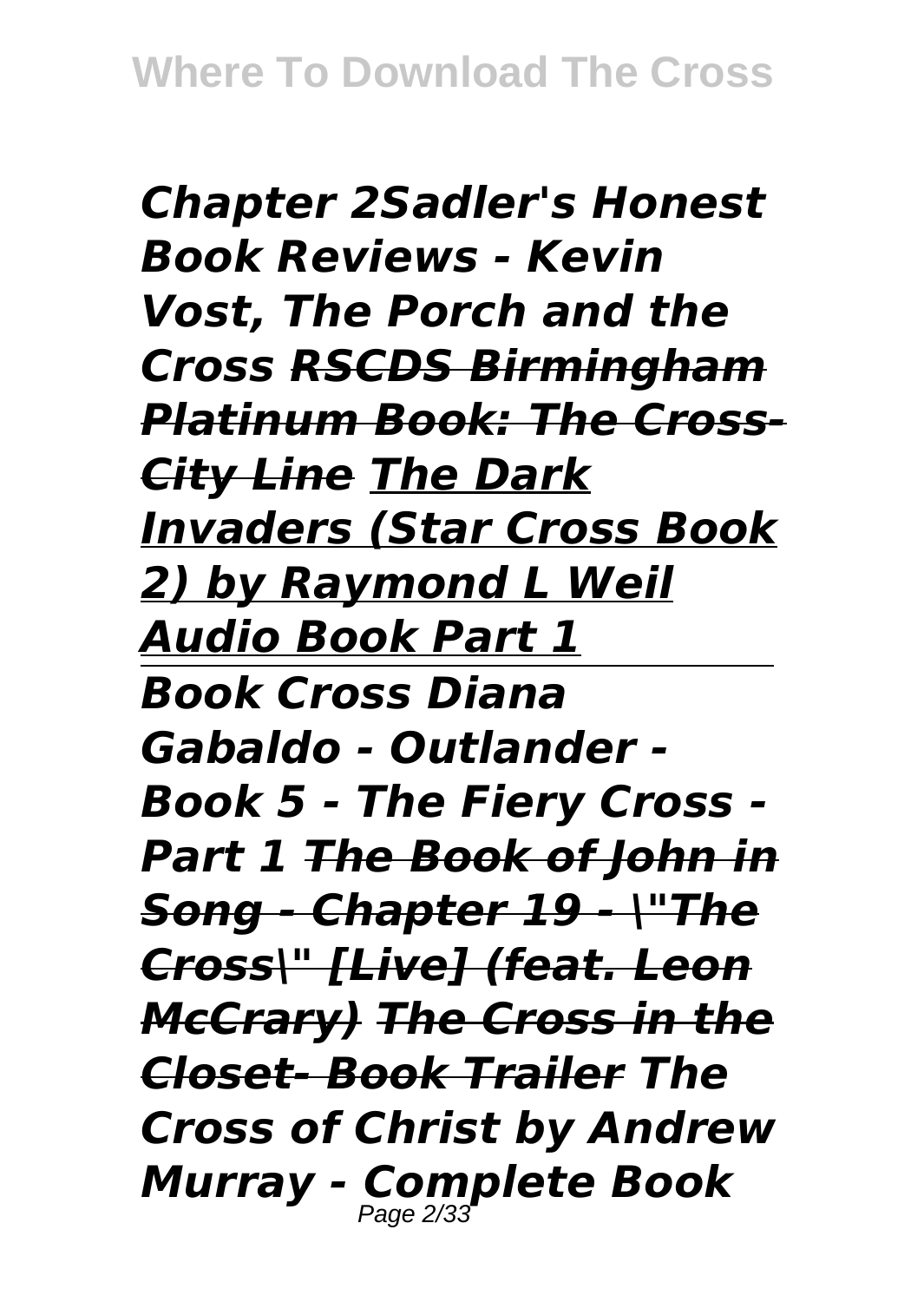*Recorded Book Review: The Spirituality of the Cross by Gene Edward Veith, Jr. John Allegro:The Sacred Mushroom (audiobook)pt 1 The Fiery Cross by Diana Gabaldon | Book Chat The Garden, the Curtain and the Cross - Activity Book in Action! The Cross Cross, the principal symbol of the Christian religion, recalling the Crucifixion of Jesus Christ and the redeeming benefits of his Passion and death. The cross is thus a sign both of Christ*  $P$ age 3/33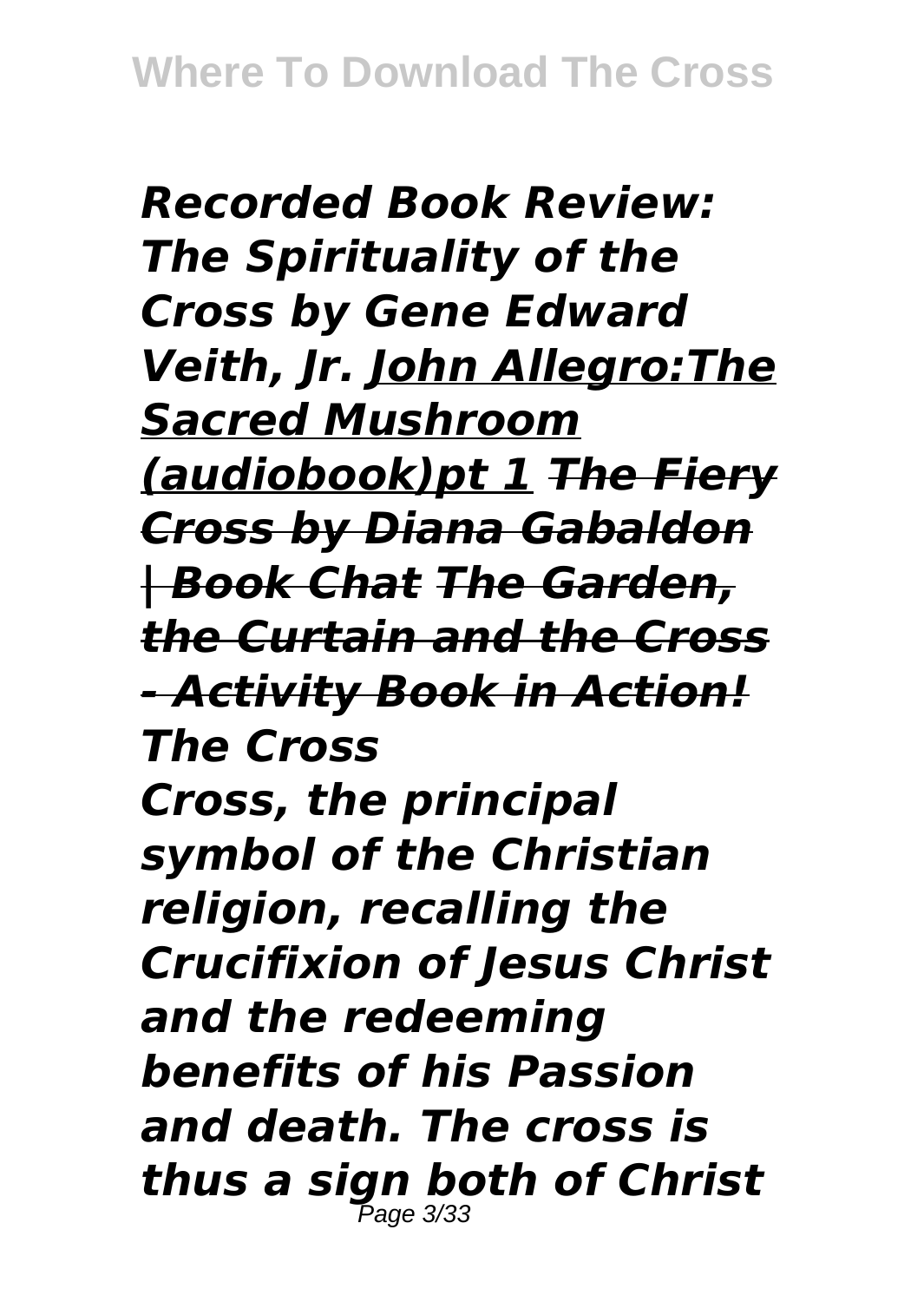### *himself and of the faith of Christians.*

*cross | Definition, Symbolism, Types, & History | Britannica The cross is a Trinitarian event. The Christian faith is distinctively Trinitarian and cross-shaped. Therefore, the cross must reveal the Trinity. God the Father sent the Son to save the world, the Son submitted to the Father's will, and the Spirit applies the work of redemption to Jesus followers.* Page 4/33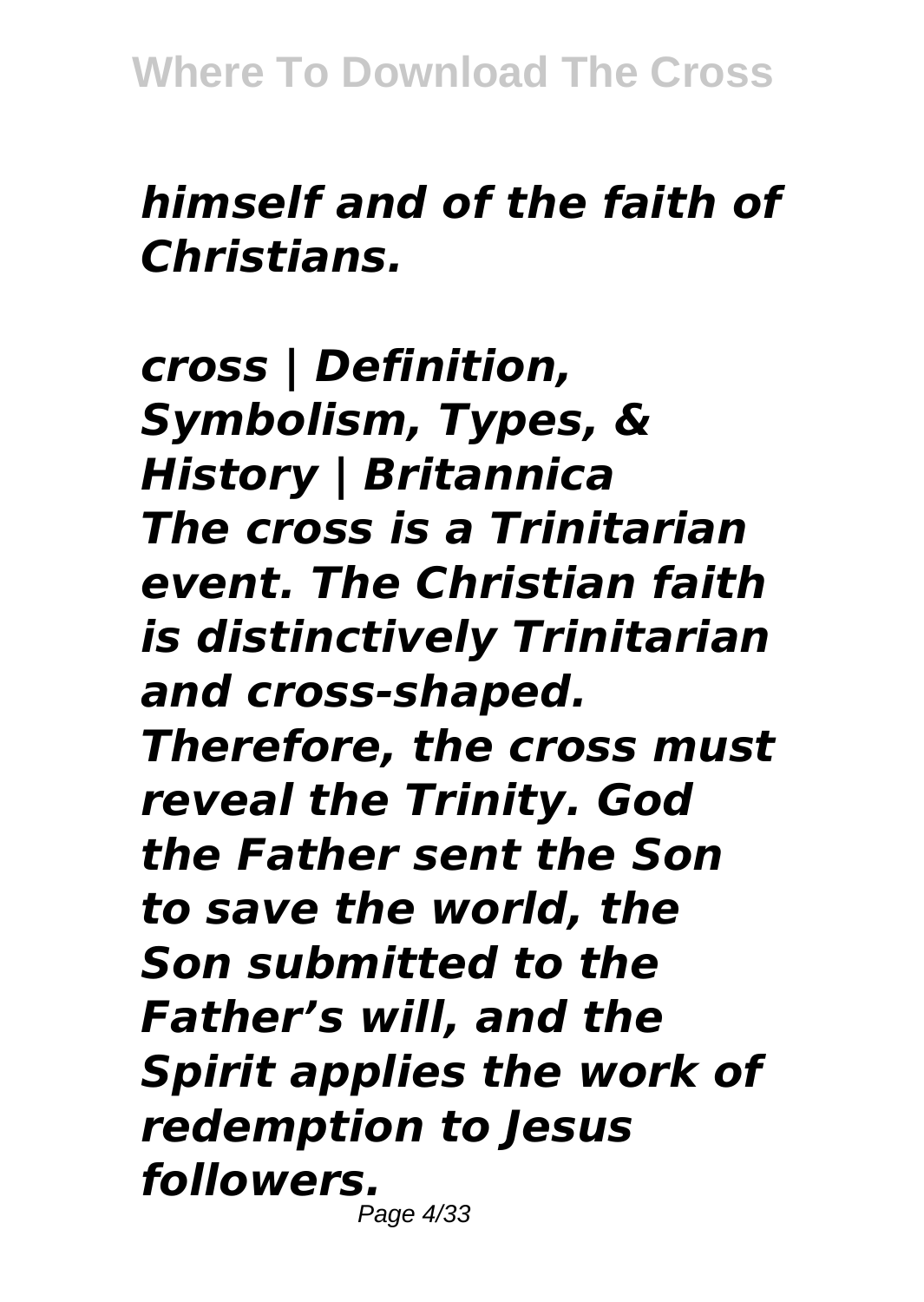*10 Things You Should Know about the Cross | Crossway Articles The basic forms of the cross are the Latin cross with unequal arms (✝) and the Greek cross (✚) with equal arms, besides numerous variants, partly with confessional significance, such as the tau cross, the doublebarred cross, triplebarred cross, cross-andcrosslets, and many heraldic variants, such as the cross potent, cross pattée, cross moline,* Page 5/33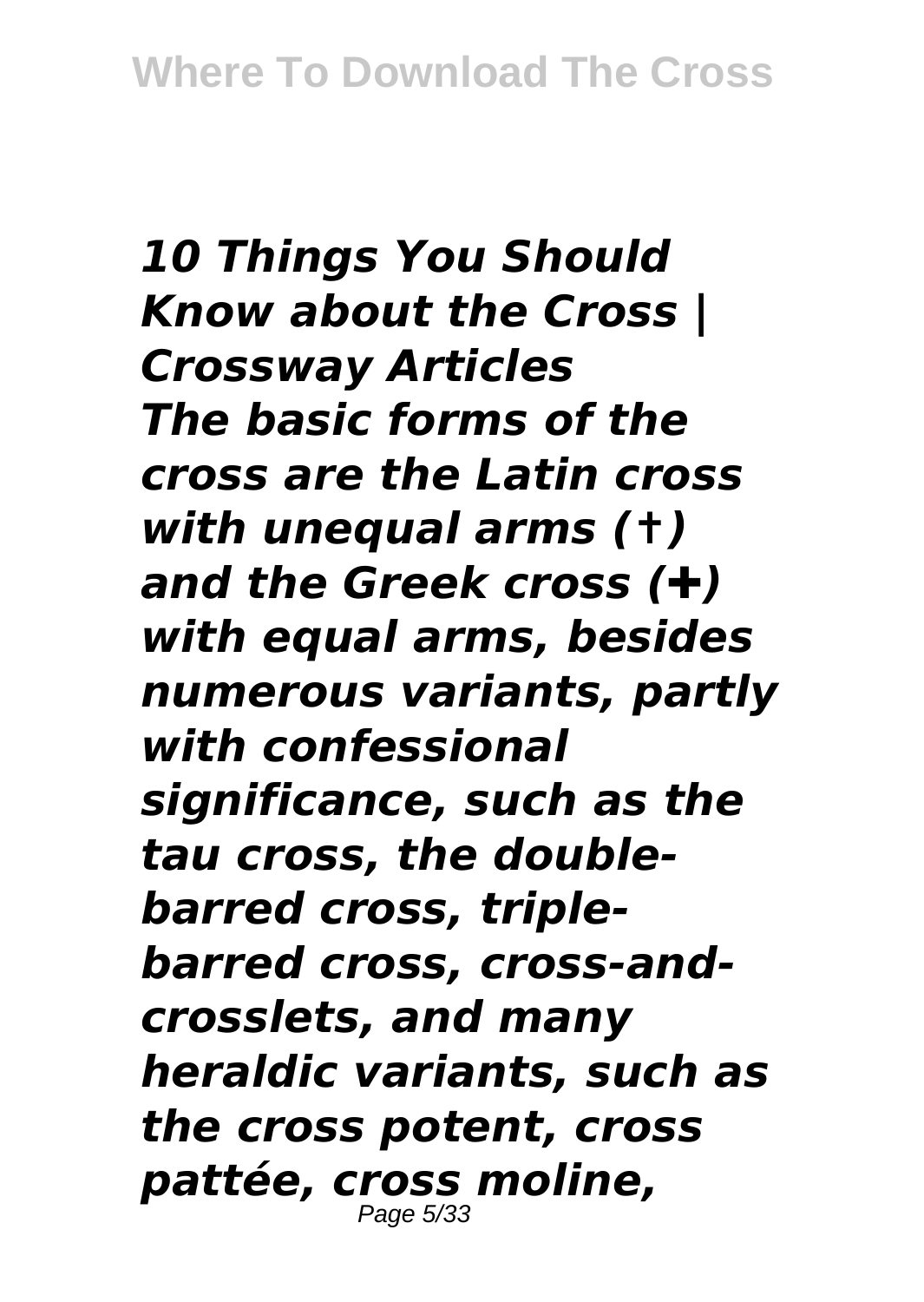#### *cross fleury, etc.*

*Christian cross - Wikipedia THE cross is loved and respected by millions of people. The Encyclopædia Britannica calls the cross "the principal symbol of the Christian religion." Nevertheless, true Christians do not use the cross in worship.*

*Origin of the Cross —Why True Christians Do Not Use the ... The cross is mentioned a number of times in the* Page 6/33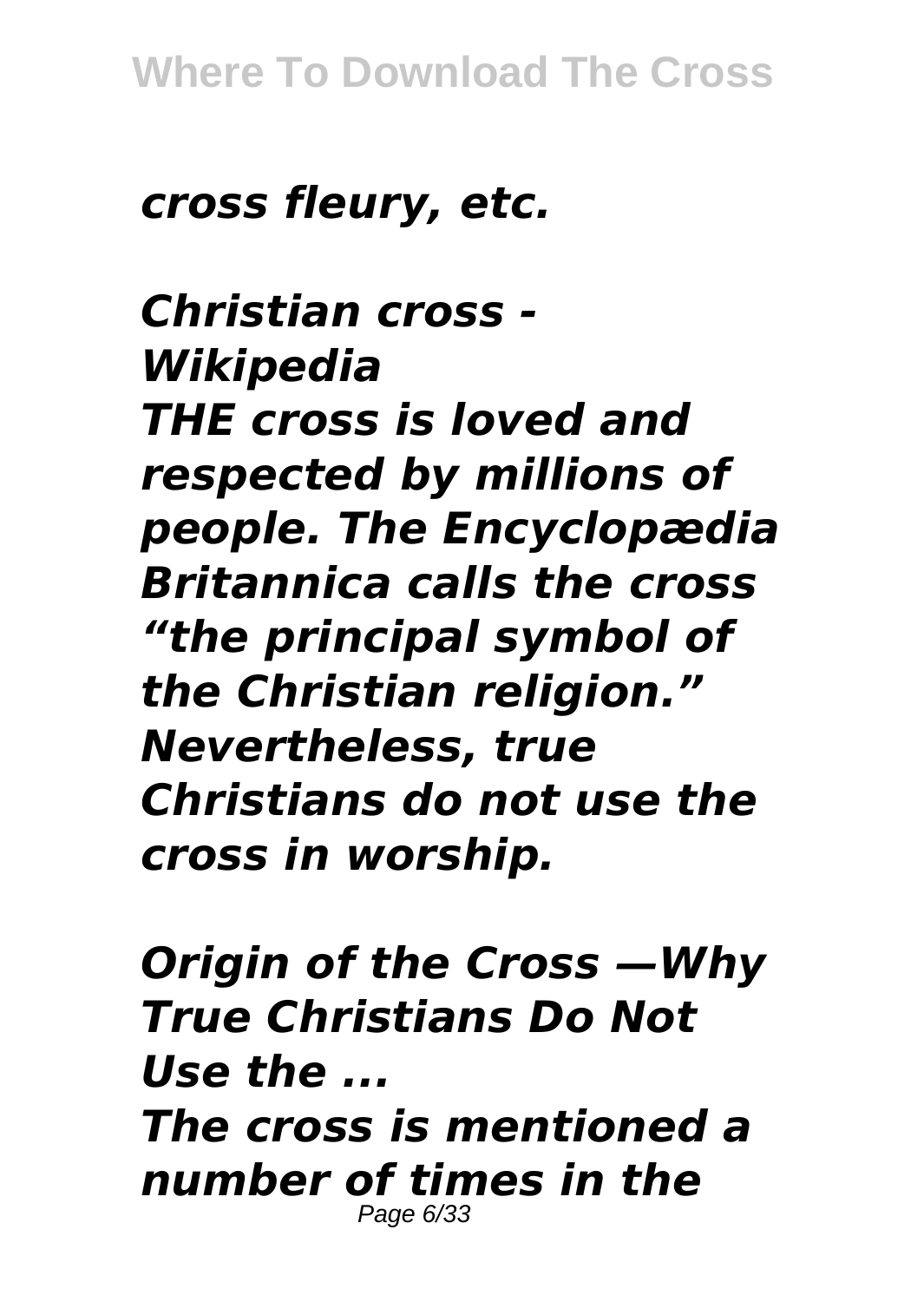*Bible, but most significantly in the letters of Paul. Long before Jesus was crucified on the cross at Calvary, He exhorted us to take up our cross daily and follow Him, which is a condition of disciple A disciple is another word for a follower of Christ, one who is learning to be like his Master.*

*The message of the cross – Introduction The Cross is a great contradiction. A simple upright post with a* Page 7/33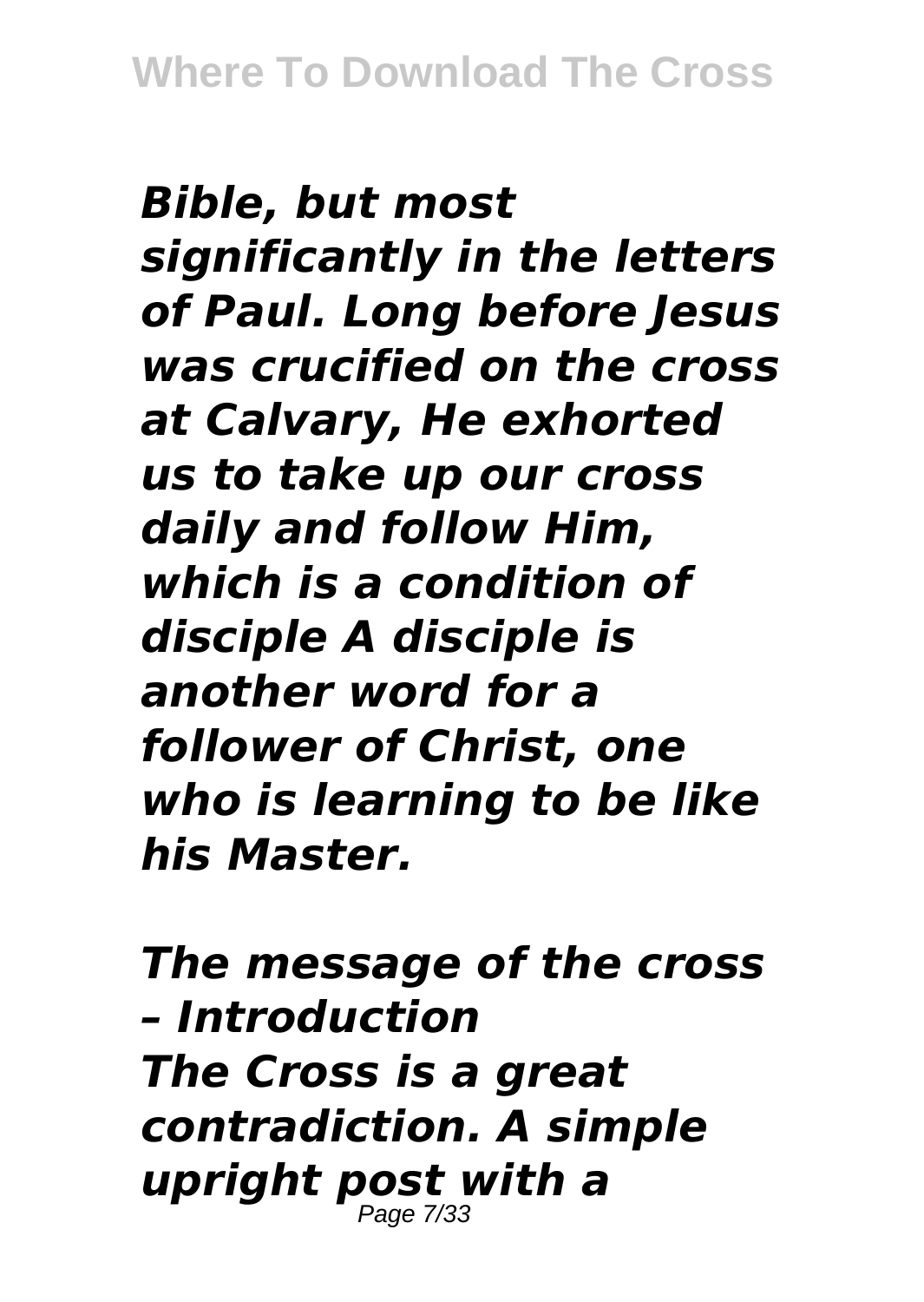*transverse bar used crucifixion. It's a symbol of death, but so much more. Death and life, hate and love, violence and peace,...*

*What is the Meaning of the Cross? Christian Symbolism Answer: Simply put, the meaning of the cross is death. From about the 6th century BC until the 4th century AD, the cross was an instrument of execution that resulted in death by the most torturous and painful of* Page 8/33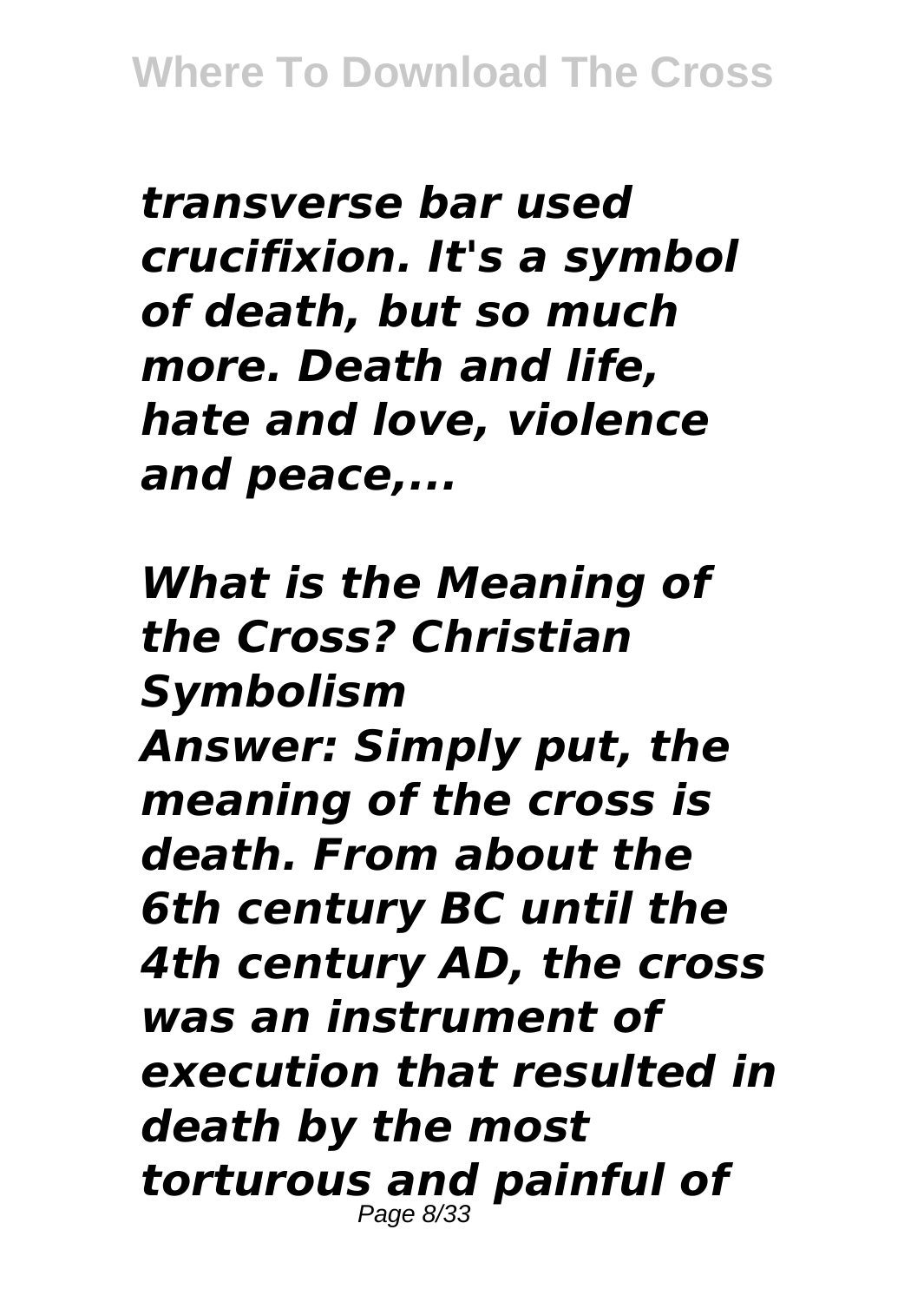*ways. In crucifixion a person was either tied or nailed to a wooden cross and left to hang until dead.*

*What is the meaning of the cross? | GotQuestions.org The cross was a symbol of reproach, degradation, humiliation, and disgust. It was aesthetically repugnant. In a word, the cross was obscene. The cross was far more than an instrument of capital...*

*Jesus on the Cross - 10* Page 9/33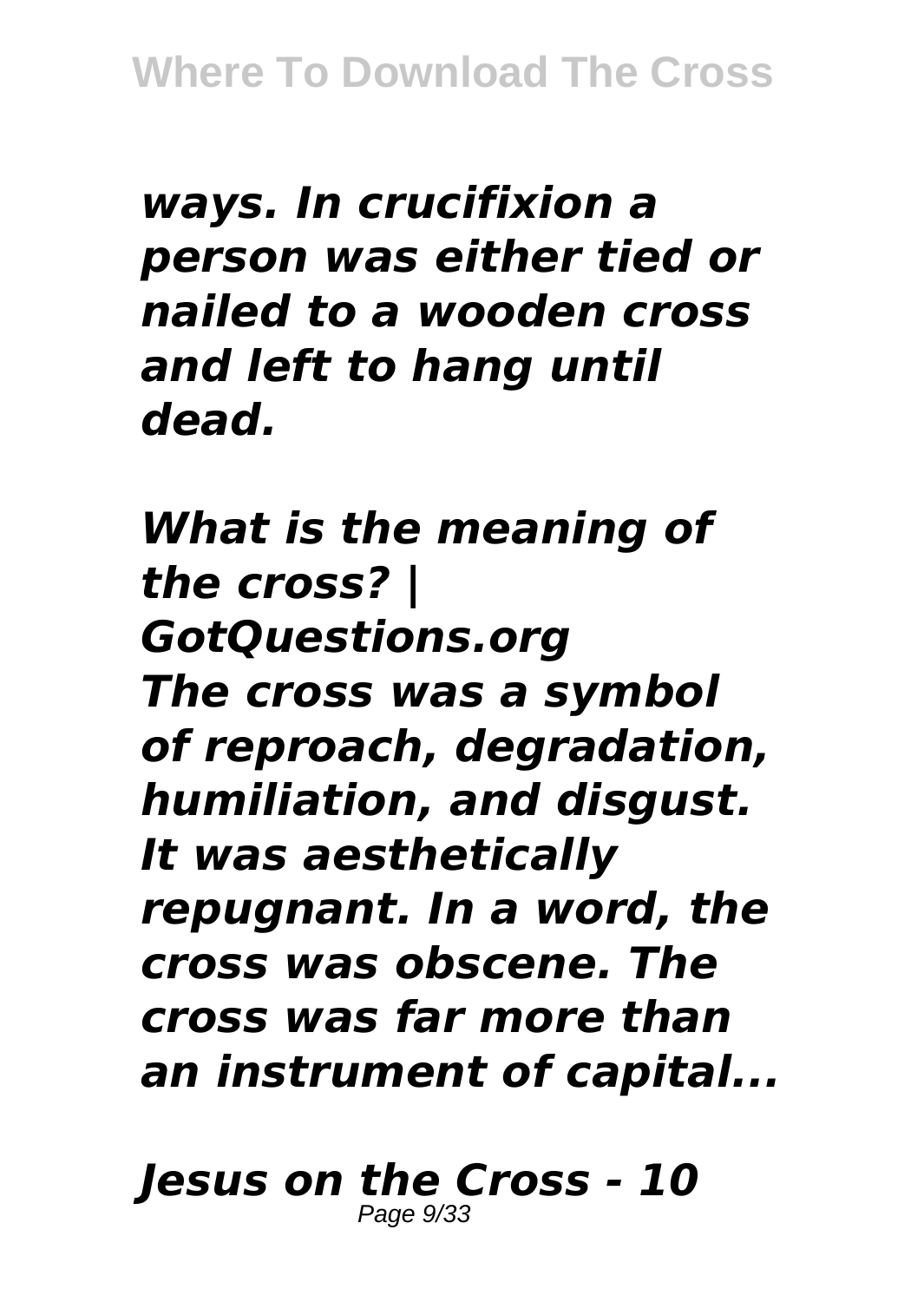#### *Powerful Facts About the Crucifixion*

*The Cross of Christ is the foundation principle of all Biblical Doctrine. It is the foundation because it is the first principle of Redemption, brought about in the Mind of God even before the foundation of the world (I Pet. 1:18-20).*

*The Message of the Cross | Jimmy Swaggart Ministries A.W. Tozer: "The old cross is a symbol of death. God salvages the* Page 10/33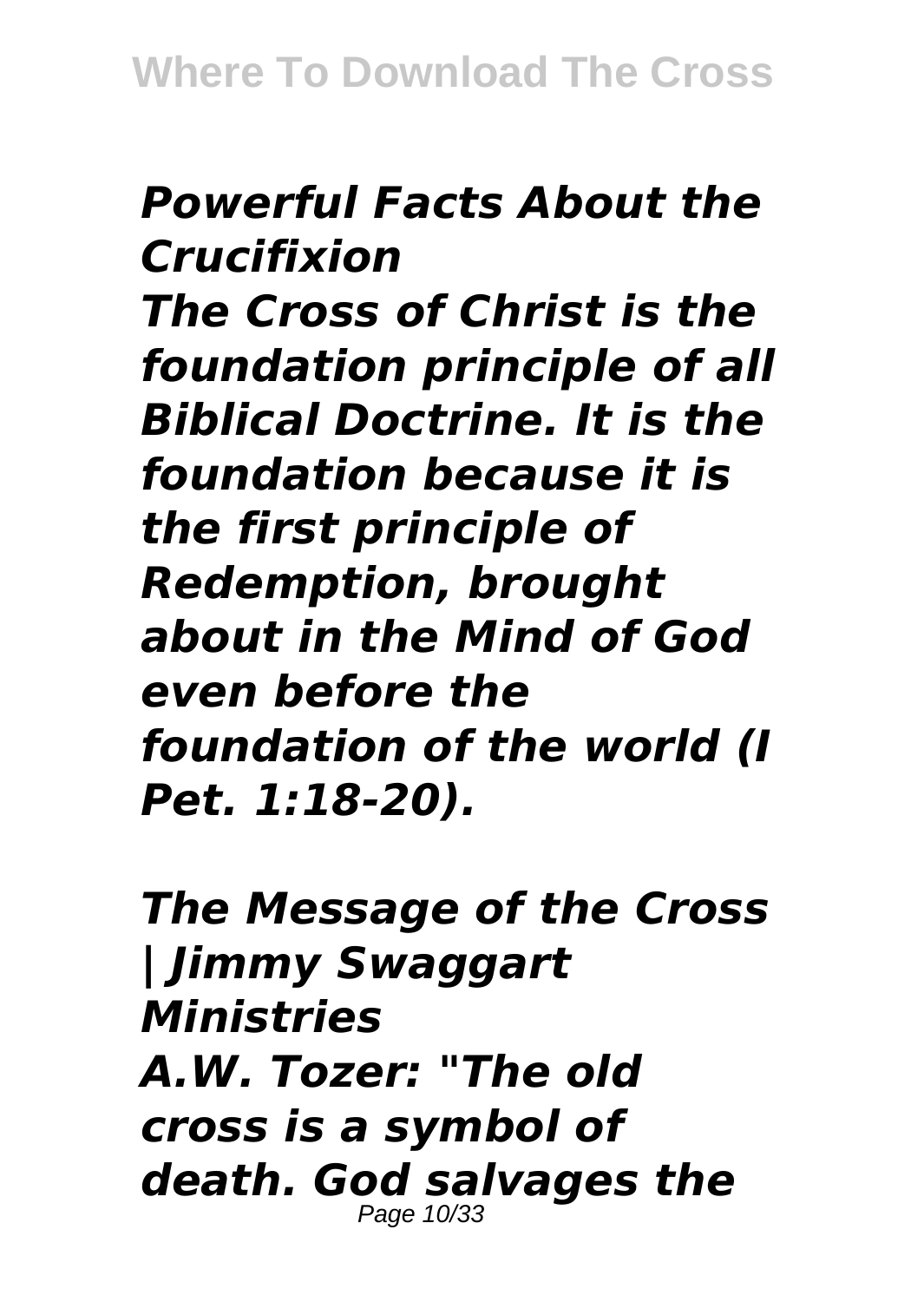*individual by liquidating him and then raising him again in newness of life. God offers life, but not an improved old life. The life He offers is life out of death.*

*Acts 17:11 Bible Study: The Cross Premium furniture, home decor, bedding, kitchenware, and design services to make your home beautiful. We ship internationally and offer pick-up from our store in beautiful Vancouver, Canada.*

Page 11/33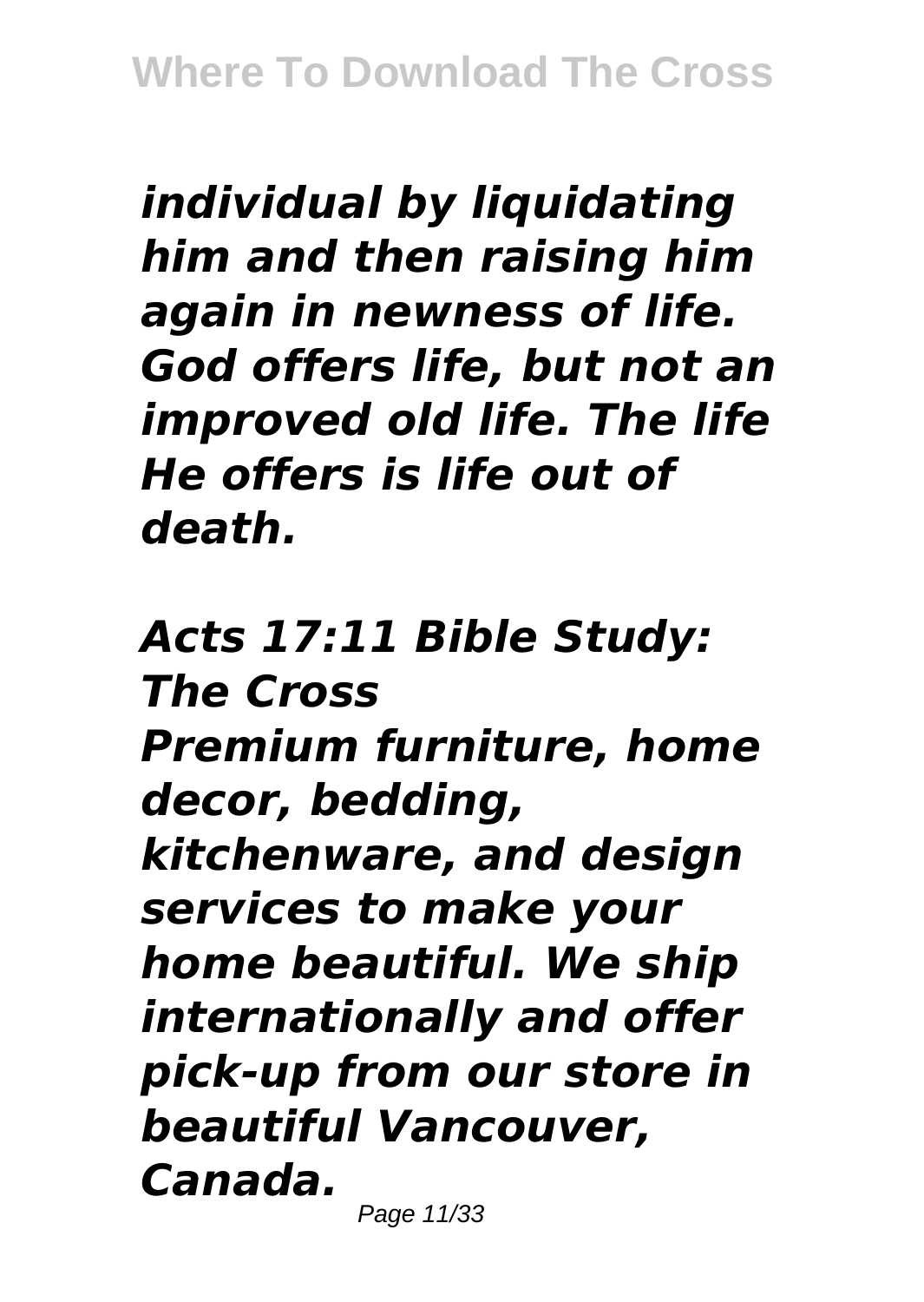*The Cross Decor and Design - Furniture and Home Decor True Cross, Christian relic, reputedly the wood of the cross on which Jesus Christ was crucified. Legend relates that the True Cross was found by St. Helena, mother of Constantine the Great, during her pilgrimage to the Holy Land about 326.*

*True Cross | History & Facts | Britannica The cross is massive and* Page 12/33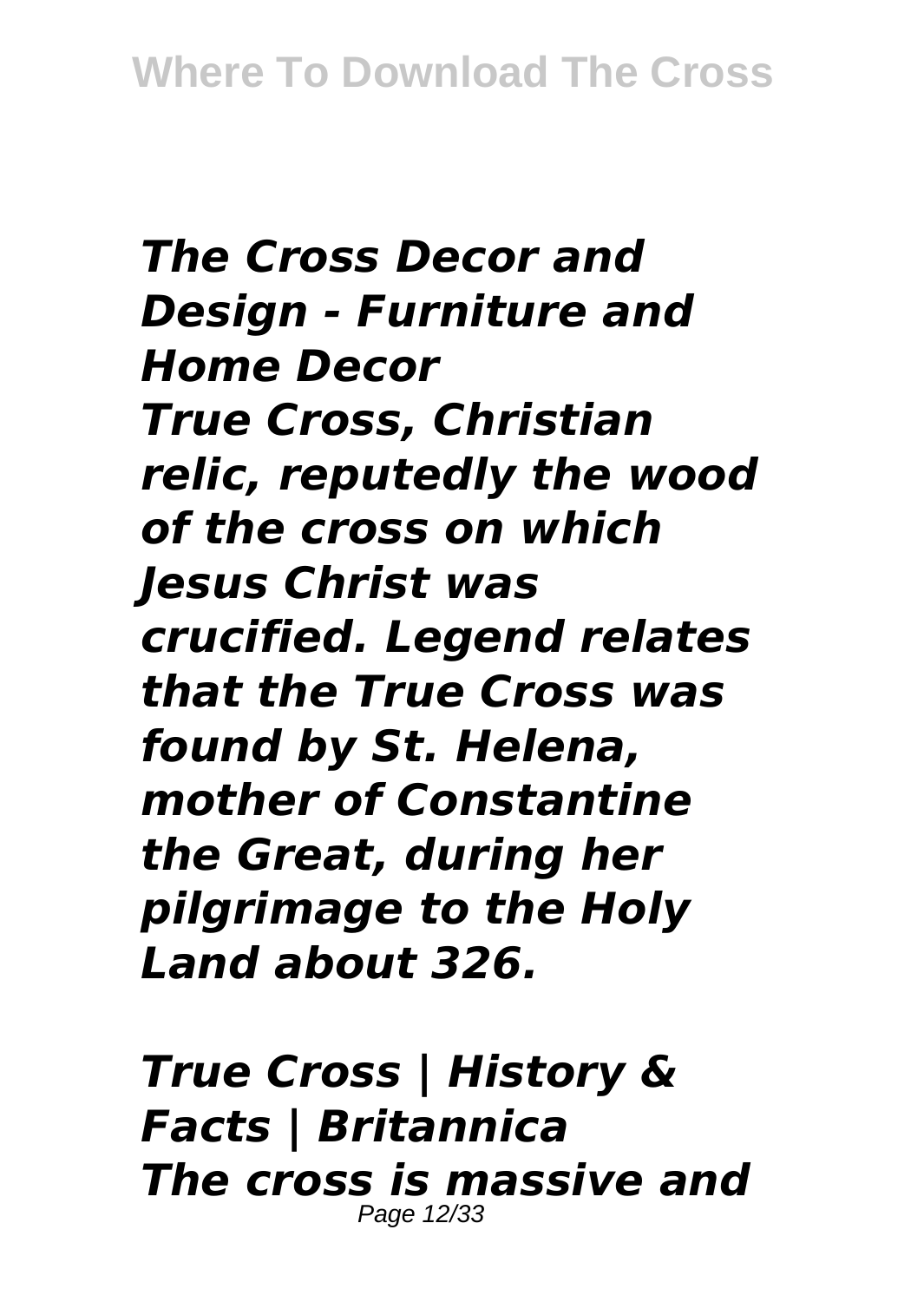## *its on a mountain with a beautiful overlook. I like how they have it lit up at night.*

*The Cross (Sewanee) - 2020 All You Need to Know BEFORE You ... The Cross is the center point of the Christian faith, the point of our salvation. These poems and stories focus on the sacrifice of Calvary and what it means to us. You might also find something here to illustrate the meaning of the cross to youth or* Page 13/33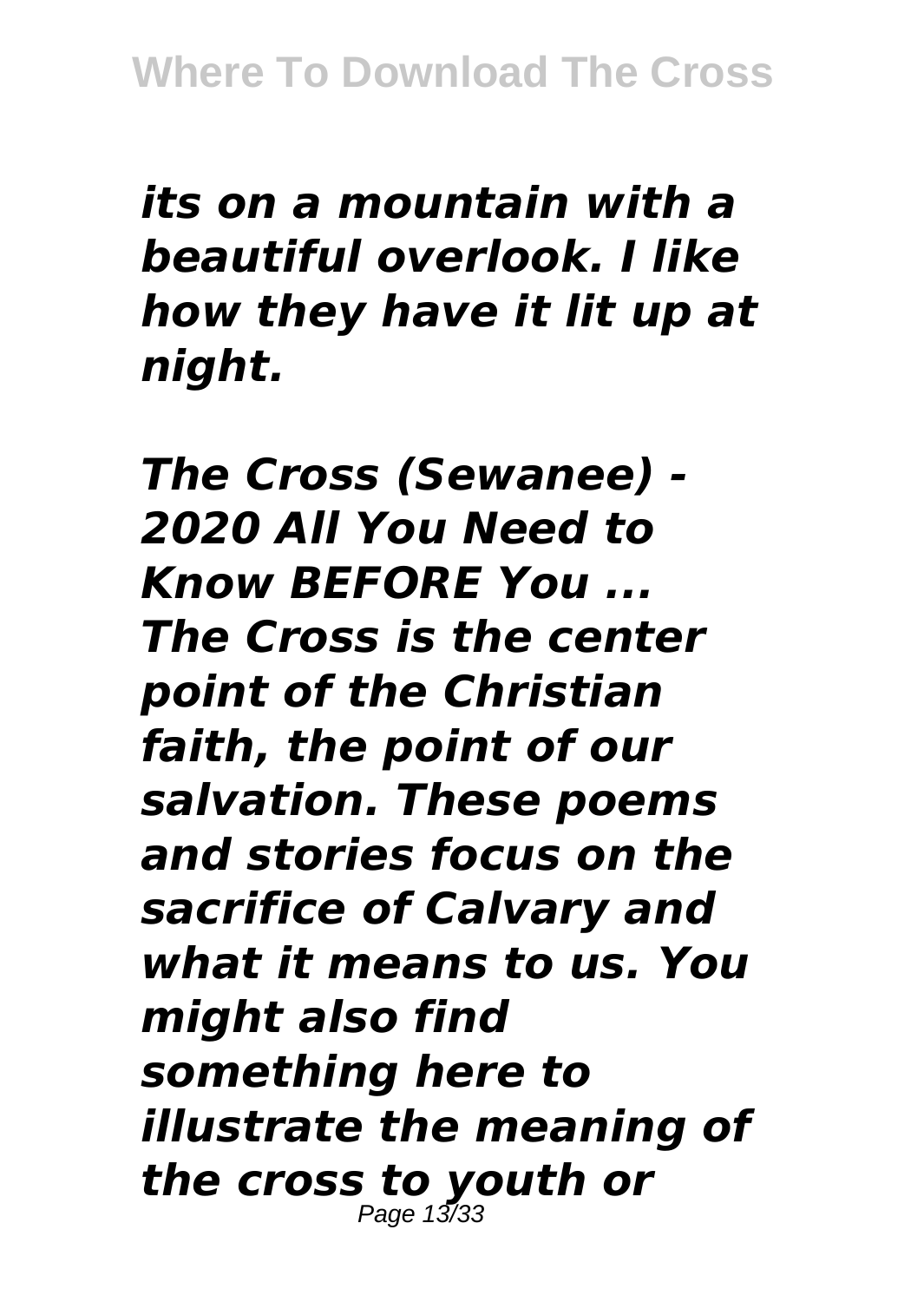## *someone who just doesn't get the importance of the cross.*

*The Cross « Inspirational Christian Stories and Poems*

*A cross is a geometrical figure consisting of two intersecting lines or bars, usually perpendicular to each other. The lines usually run vertically and horizontally. A cross of oblique lines, in the shape of the Latin letter X, is also termed a saltire in heraldic terminology.. Throughout centuries the* Page 14/33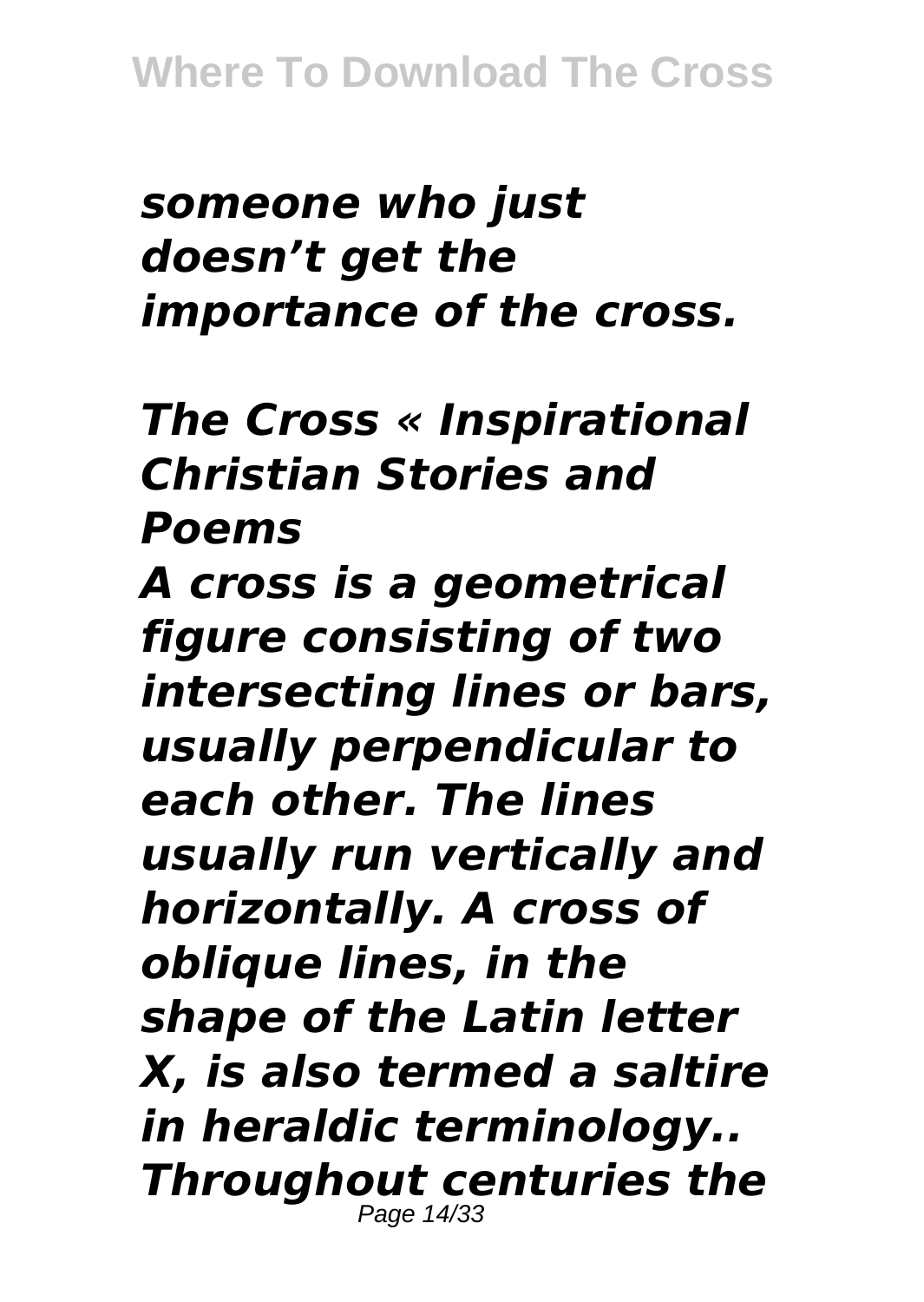### *cross in its various shapes and forms was a symbol of various beliefs.*

*Cross - Wikipedia Provided to YouTube by Rhino/Warner Records The Cross · Prince Sign "O" the Times ℗ 1987 Warner Records Inc. Paisley Park, distributed by Warner Records Inc....*

*The Cross - YouTube The cross was an ancient symbol of ornamental and religious value. Many ancient civilizations included the cross in* Page 15/33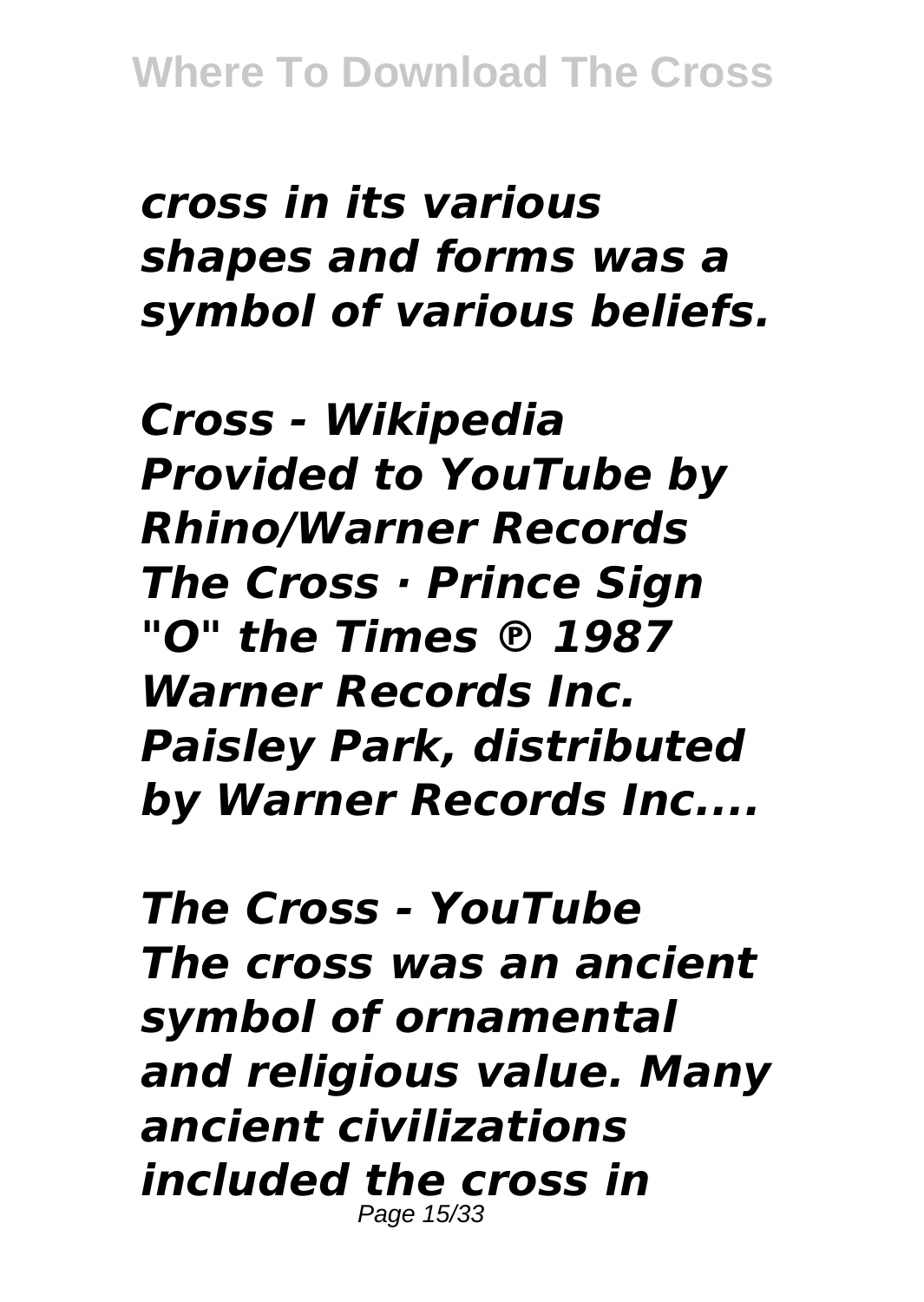*their drawings. In Jesus' time the cross was a painful and gruesome form of execution. Jesus gave this age-old symbol a new meaning in the work of the cross.*

*Work of the Cross - AllAboutJesusChrist.org At the cross, at the cross where I first saw the light And the burden of my heart rolled away It was there by faith I received my sight And now I am happy all the day Thy body slain, sweet Jesus, Thine And bathed in its* Page 16/33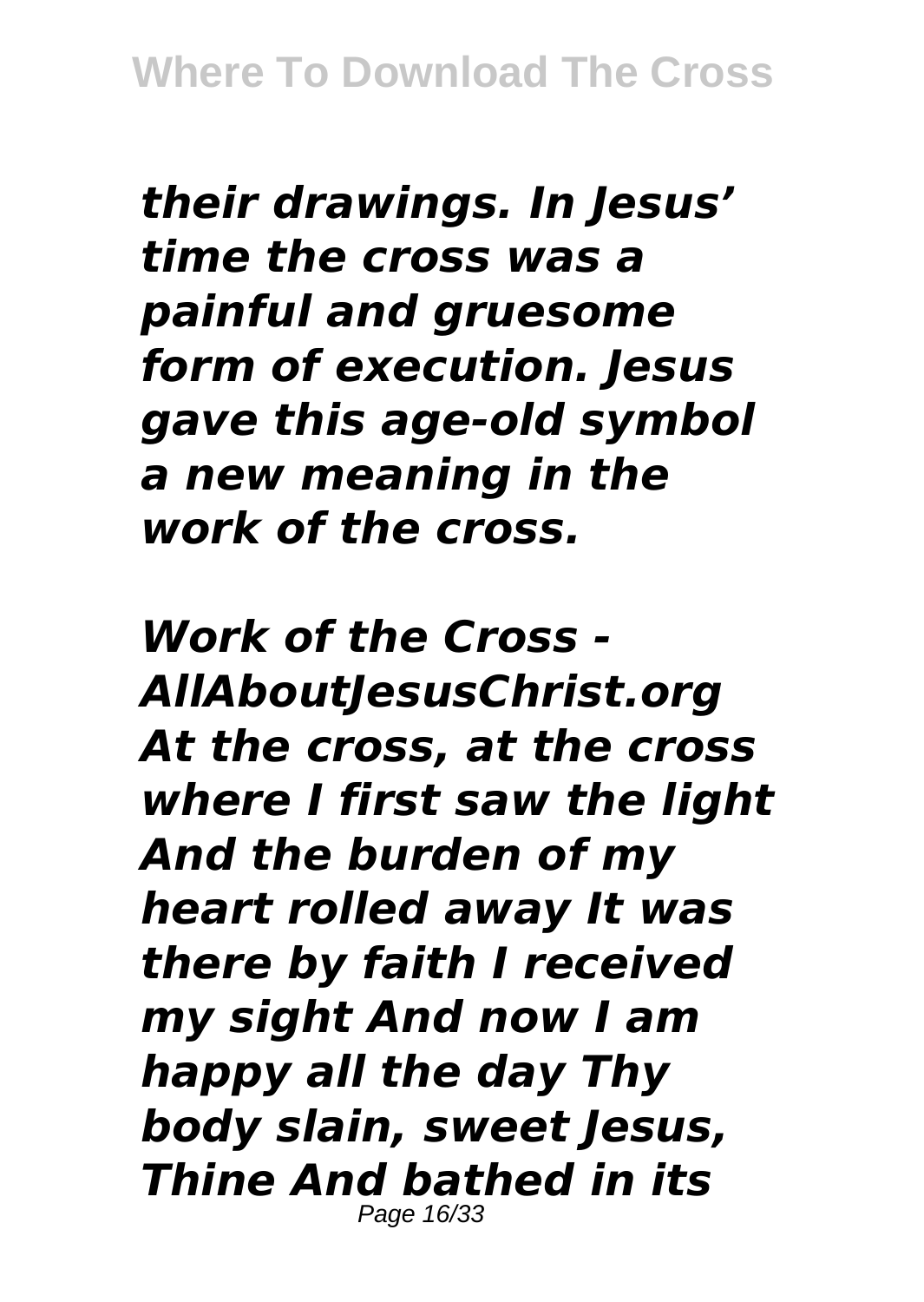*own blood While the firm mark of wrath divine His soul in anguish stood Was it for crimes that I had done He groaned upon the ...*

*The Cross | J C Ryle | Christian Audiobook Off The Cross - Book Of Doom (OFFICIAL VIDEO) The Book of Cross // Chapter 1 David Wilkerson - The Cross and the Covenant | Full Sermon The Garden, the Curtain and the CrossDavid* Page 17/33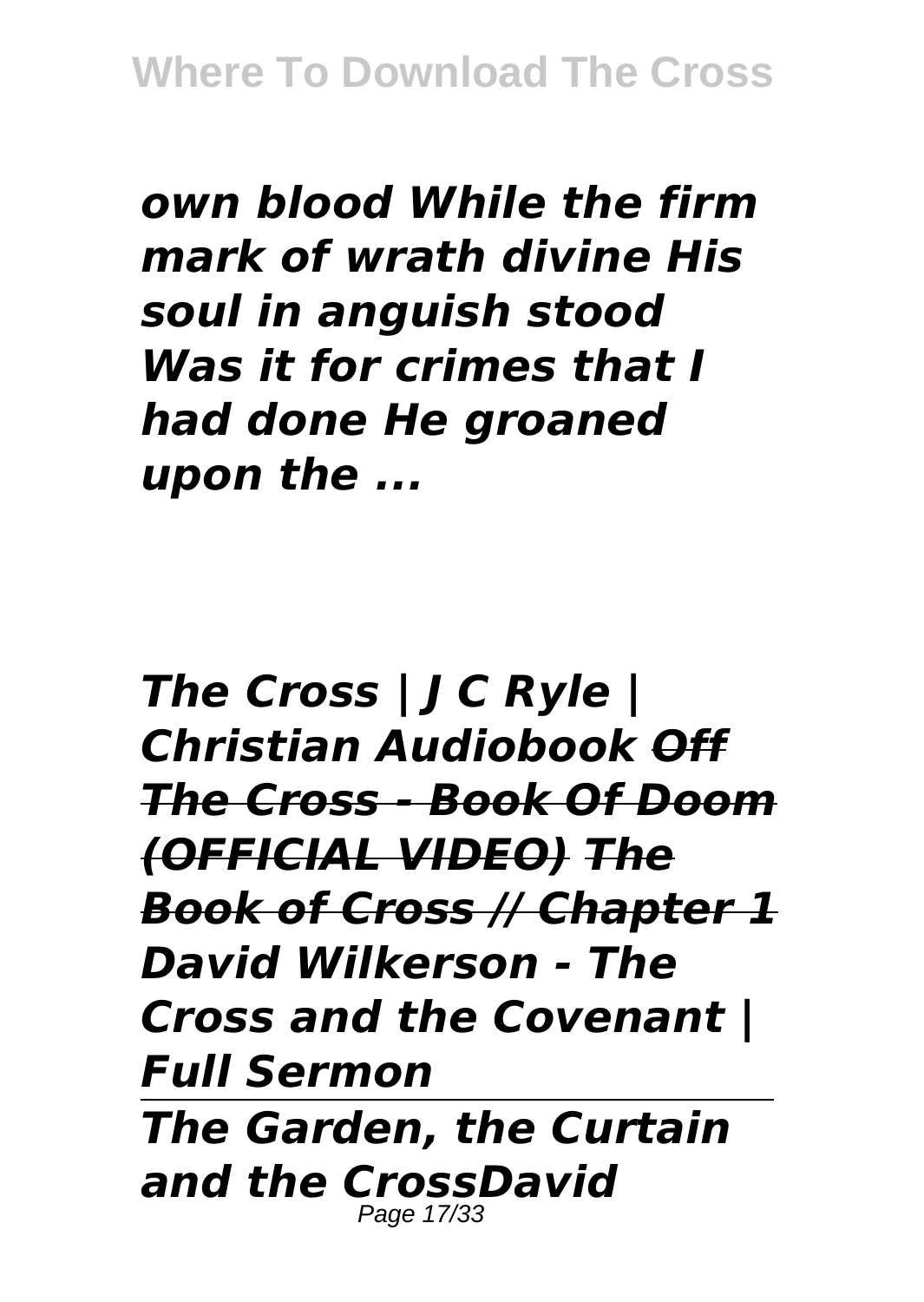*Wilkerson - The Victory of the Cross of Christ | Full Sermon St. John of the Cross - Dark Night of the Soul (Audiobook) The Book of Cross // Chapter 2Sadler's Honest Book Reviews - Kevin Vost, The Porch and the Cross RSCDS Birmingham Platinum Book: The Cross-City Line The Dark Invaders (Star Cross Book 2) by Raymond L Weil Audio Book Part 1 Book Cross Diana Gabaldo - Outlander - Book 5 - The Fiery Cross - Part 1 The Book of John in* Page 18/33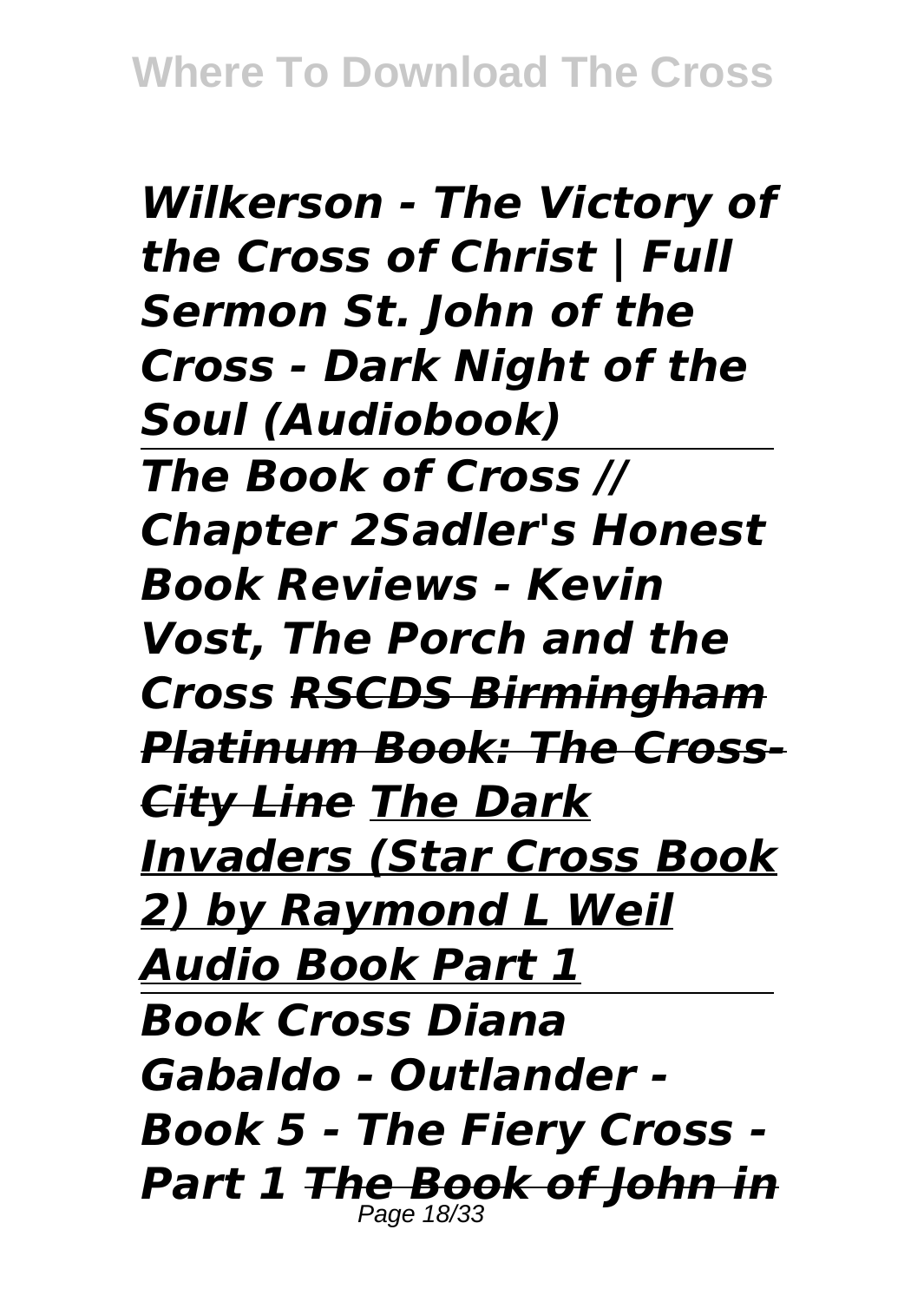*Song - Chapter 19 - \"The Cross\" [Live] (feat. Leon McCrary) The Cross in the Closet- Book Trailer The Cross of Christ by Andrew Murray - Complete Book Recorded Book Review: The Spirituality of the Cross by Gene Edward Veith, Jr. John Allegro:The Sacred Mushroom (audiobook)pt 1 The Fiery Cross by Diana Gabaldon | Book Chat The Garden, the Curtain and the Cross - Activity Book in Action! The Cross Cross, the principal symbol of the Christian* Page 19/33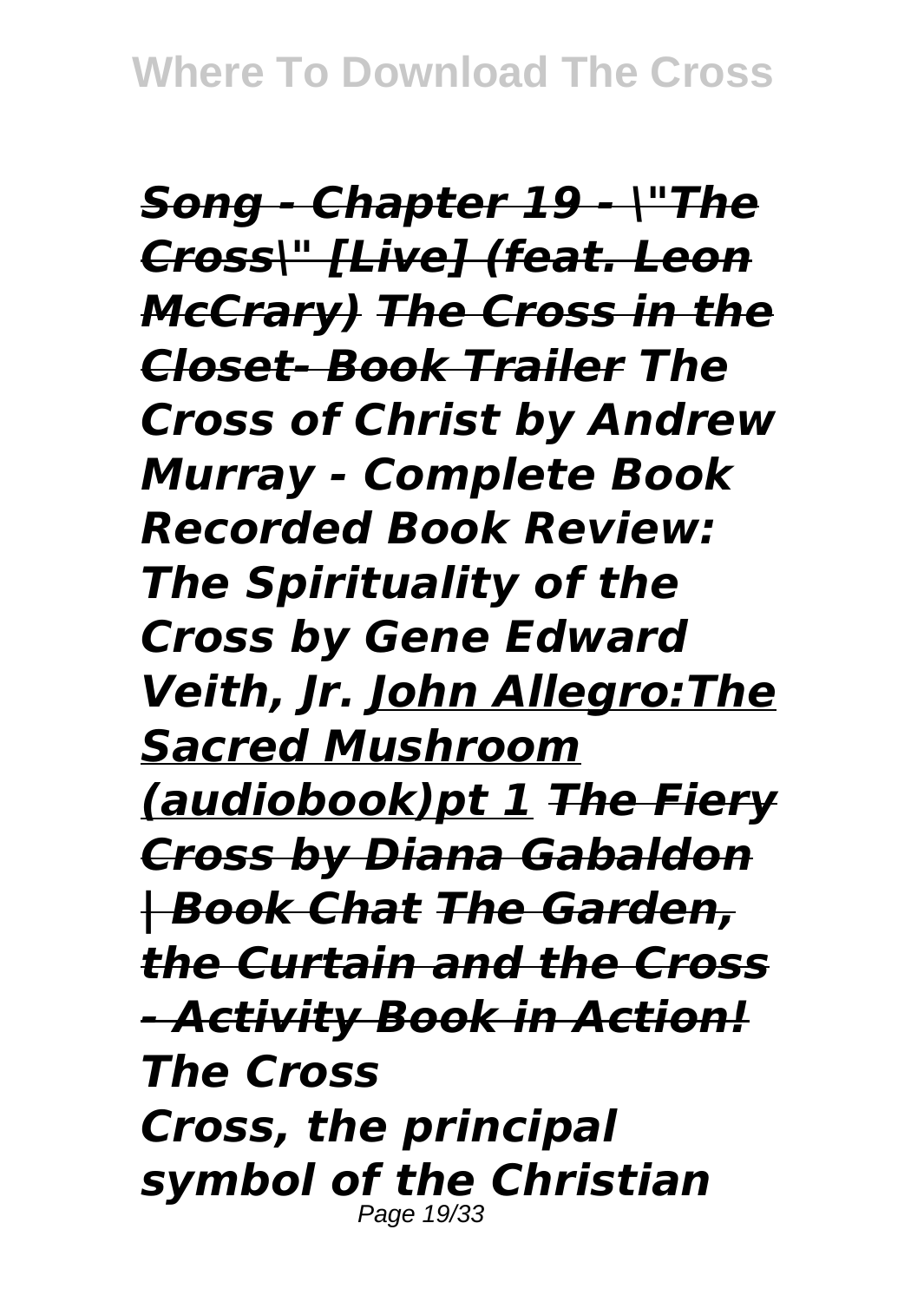*religion, recalling the Crucifixion of Jesus Christ and the redeeming benefits of his Passion and death. The cross is thus a sign both of Christ himself and of the faith of Christians.*

*cross | Definition, Symbolism, Types, & History | Britannica The cross is a Trinitarian event. The Christian faith is distinctively Trinitarian and cross-shaped. Therefore, the cross must reveal the Trinity. God the Father sent the Son* Page 20/33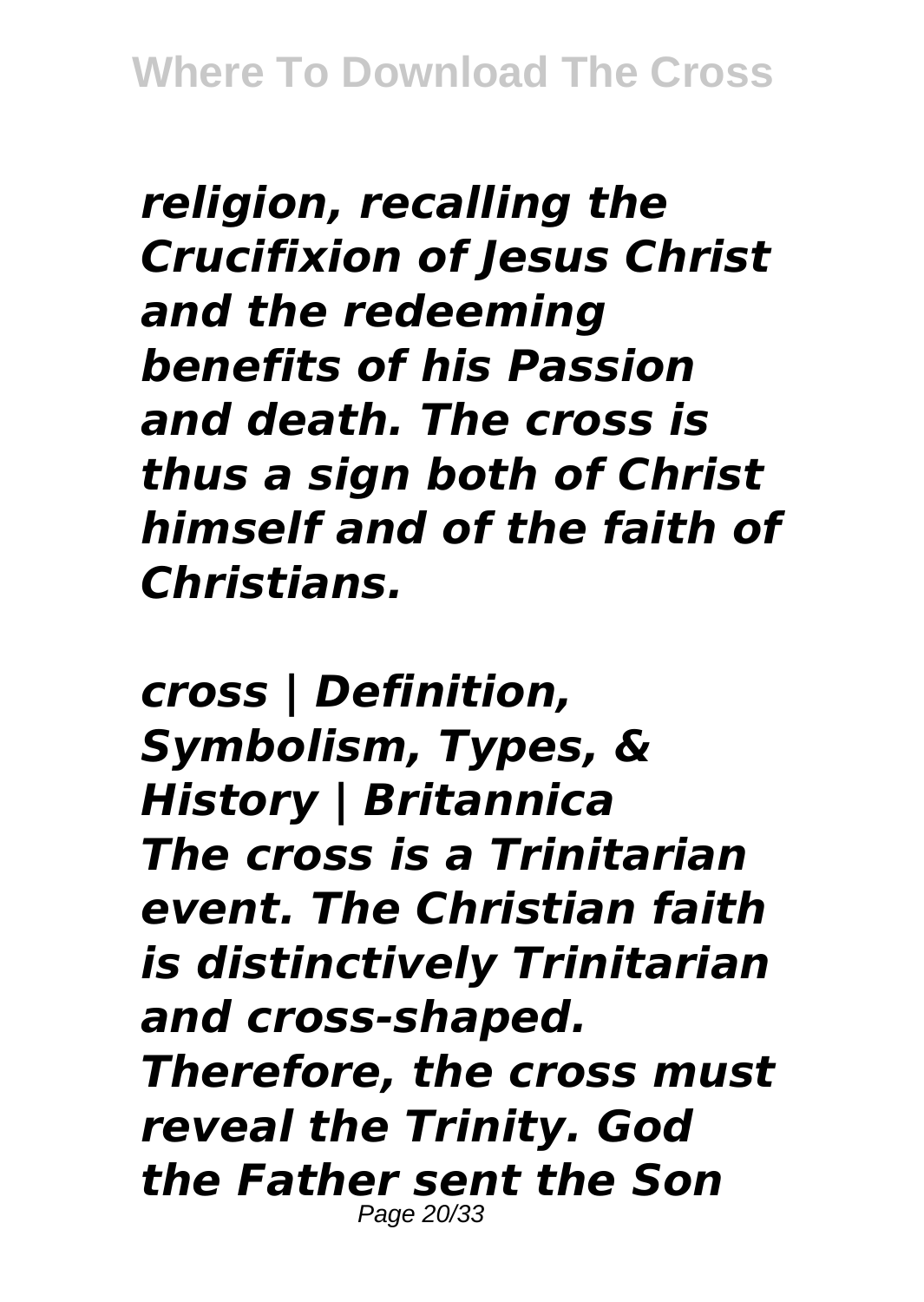*to save the world, the Son submitted to the Father's will, and the Spirit applies the work of redemption to Jesus followers.*

*10 Things You Should Know about the Cross | Crossway Articles The basic forms of the cross are the Latin cross with unequal arms (✝) and the Greek cross (✚) with equal arms, besides numerous variants, partly with confessional significance, such as the tau cross, the double-*Page 21/33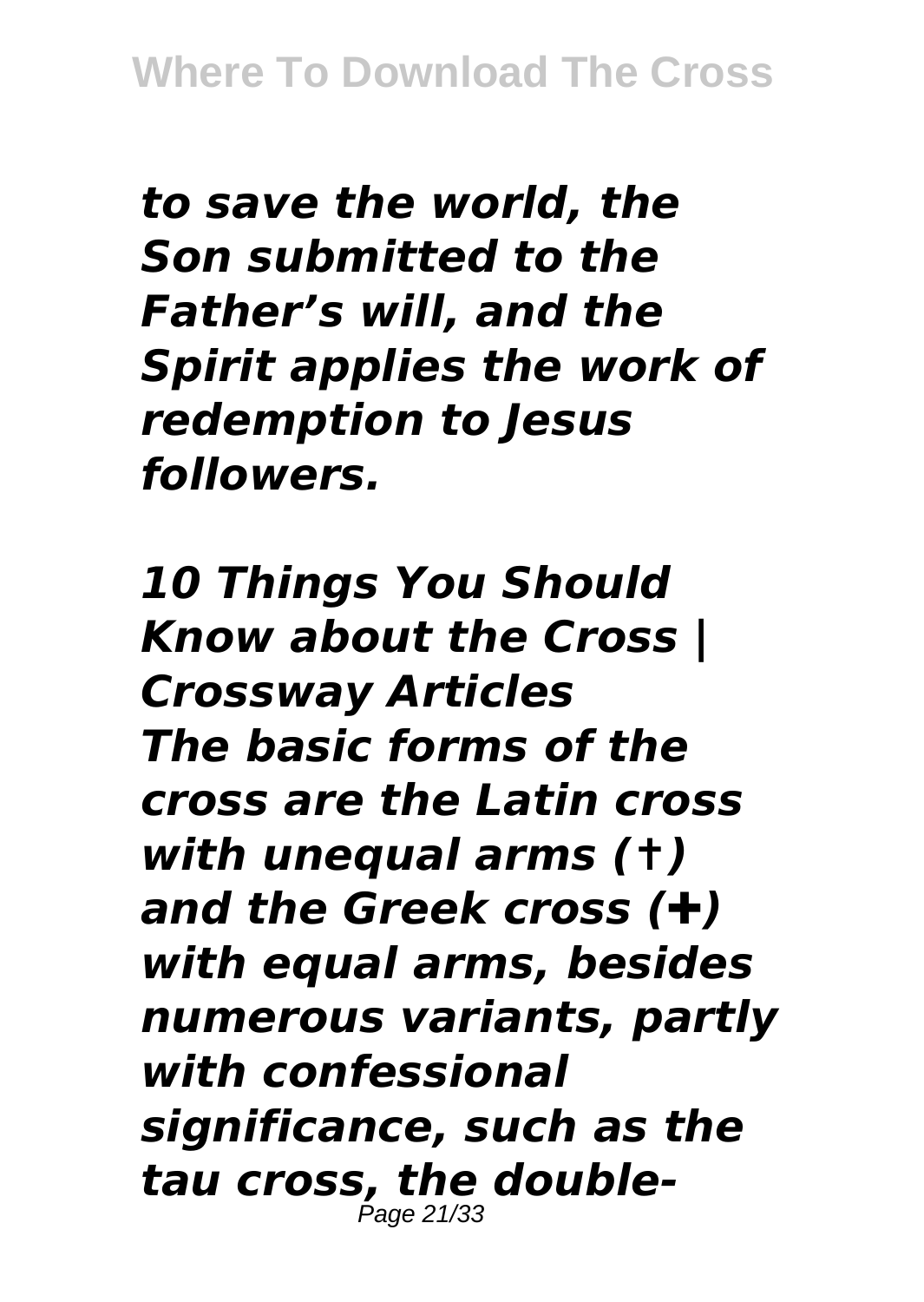*barred cross, triplebarred cross, cross-andcrosslets, and many heraldic variants, such as the cross potent, cross pattée, cross moline, cross fleury, etc.*

*Christian cross - Wikipedia THE cross is loved and respected by millions of people. The Encyclopædia Britannica calls the cross "the principal symbol of the Christian religion." Nevertheless, true Christians do not use the cross in worship.* Page 22/33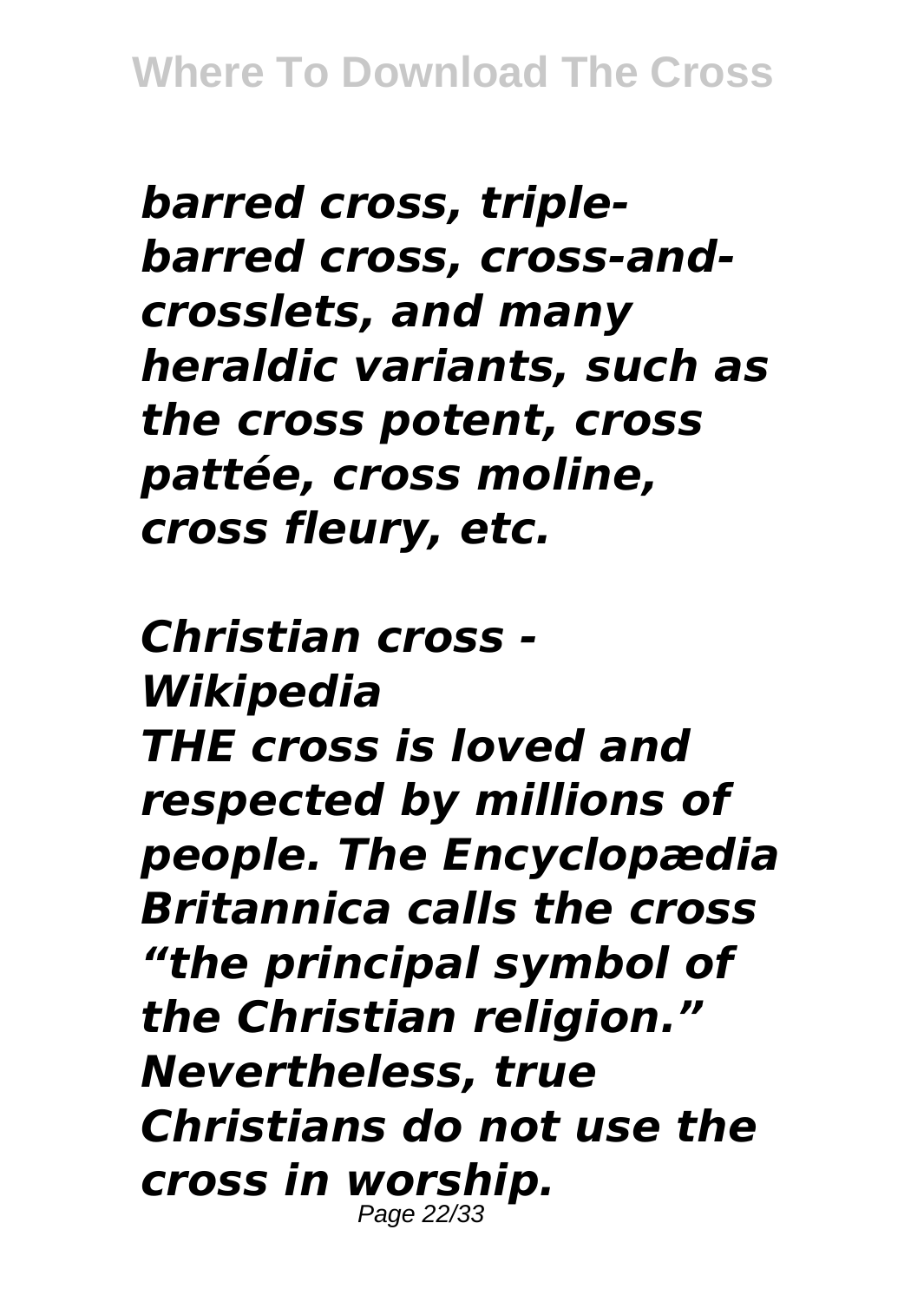## *Origin of the Cross —Why True Christians Do Not Use the ...*

*The cross is mentioned a number of times in the Bible, but most significantly in the letters of Paul. Long before Jesus was crucified on the cross at Calvary, He exhorted us to take up our cross daily and follow Him, which is a condition of disciple A disciple is another word for a follower of Christ, one who is learning to be like his Master.* Page 23/33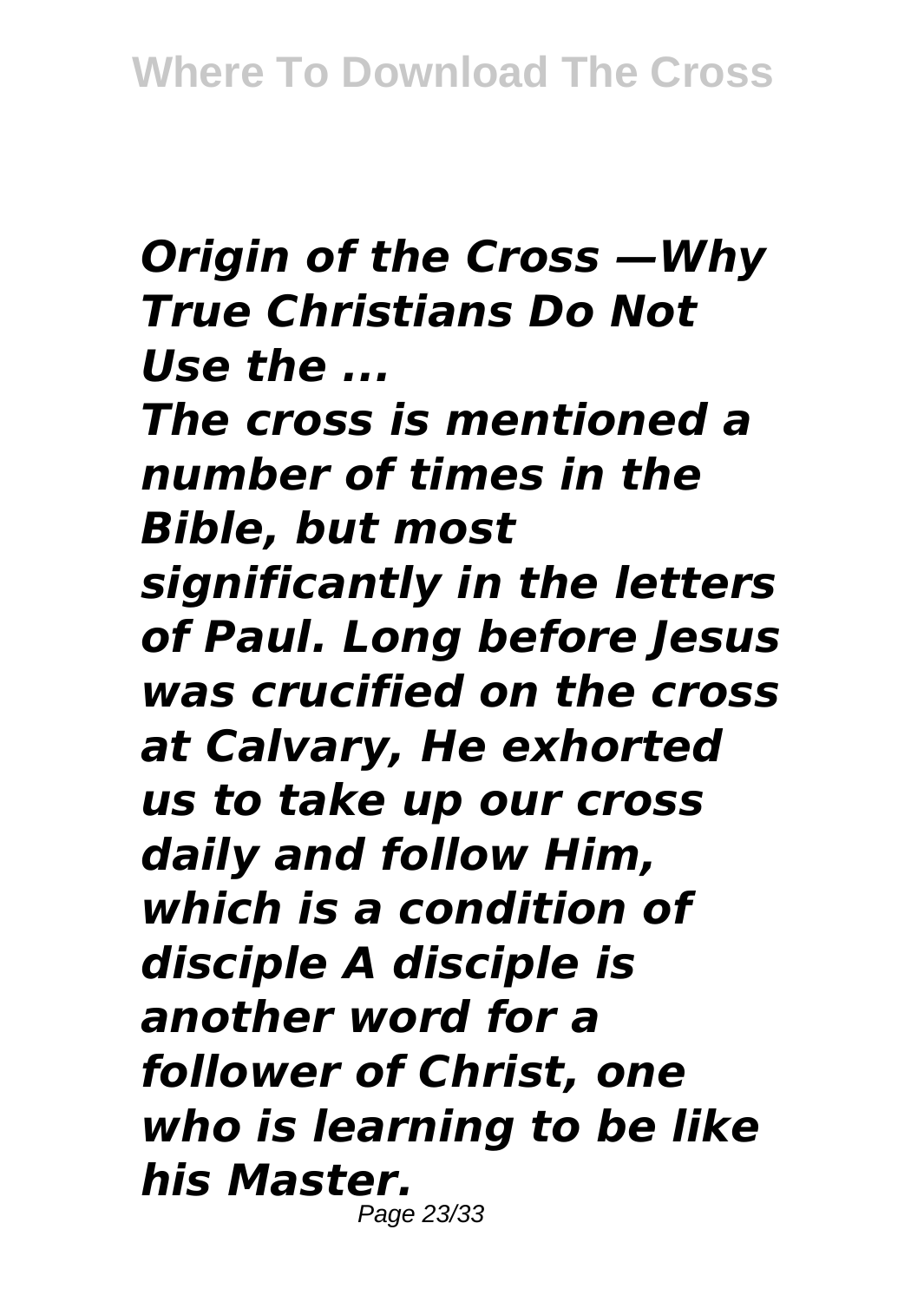## *The message of the cross – Introduction The Cross is a great contradiction. A simple upright post with a transverse bar used crucifixion. It's a symbol of death, but so much more. Death and life, hate and love, violence and peace,...*

*What is the Meaning of the Cross? Christian Symbolism Answer: Simply put, the meaning of the cross is death. From about the* Page 24/33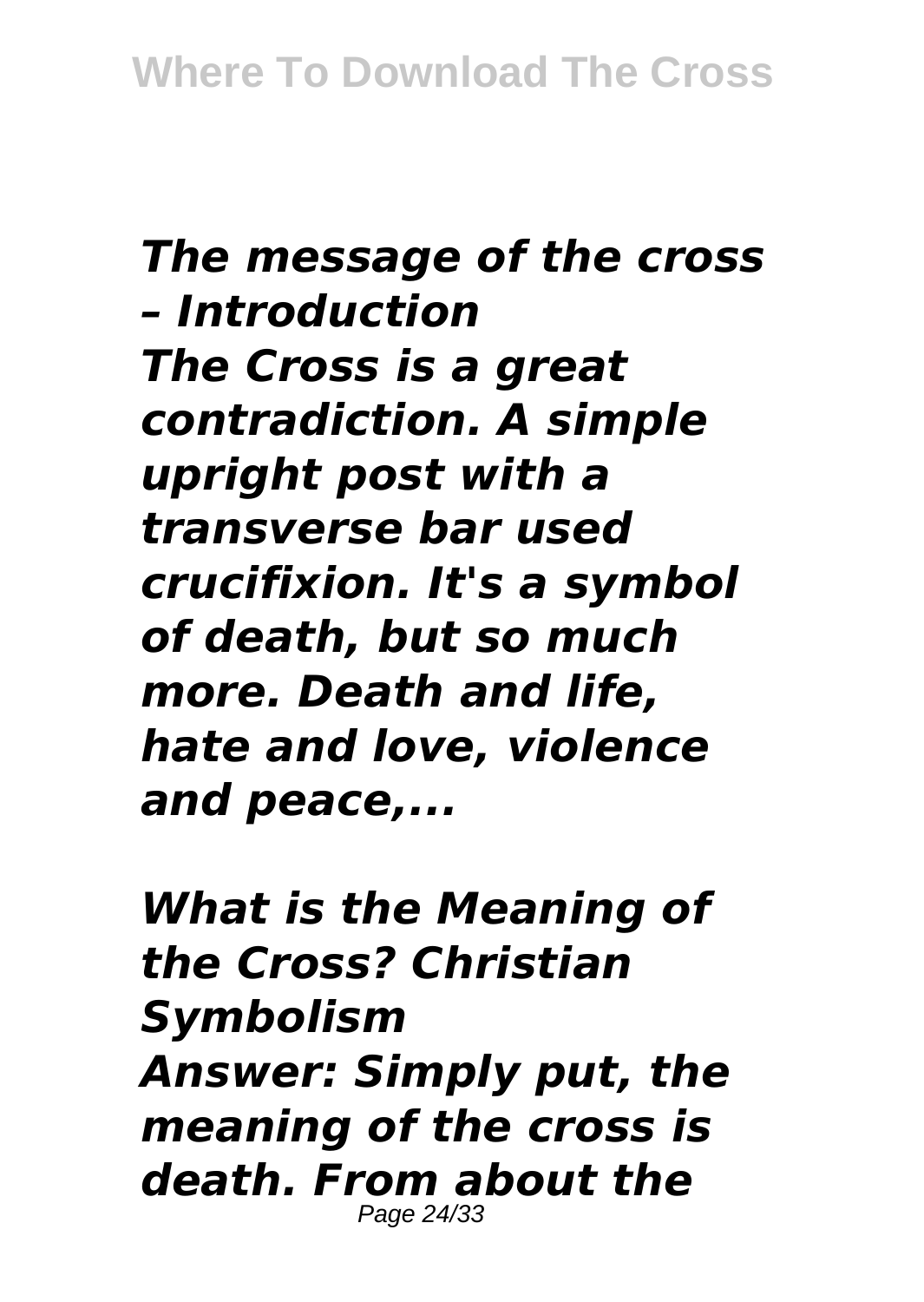*6th century BC until the 4th century AD, the cross was an instrument of execution that resulted in death by the most torturous and painful of ways. In crucifixion a person was either tied or nailed to a wooden cross and left to hang until dead.*

*What is the meaning of the cross? | GotQuestions.org The cross was a symbol of reproach, degradation, humiliation, and disgust. It was aesthetically* Page 25/33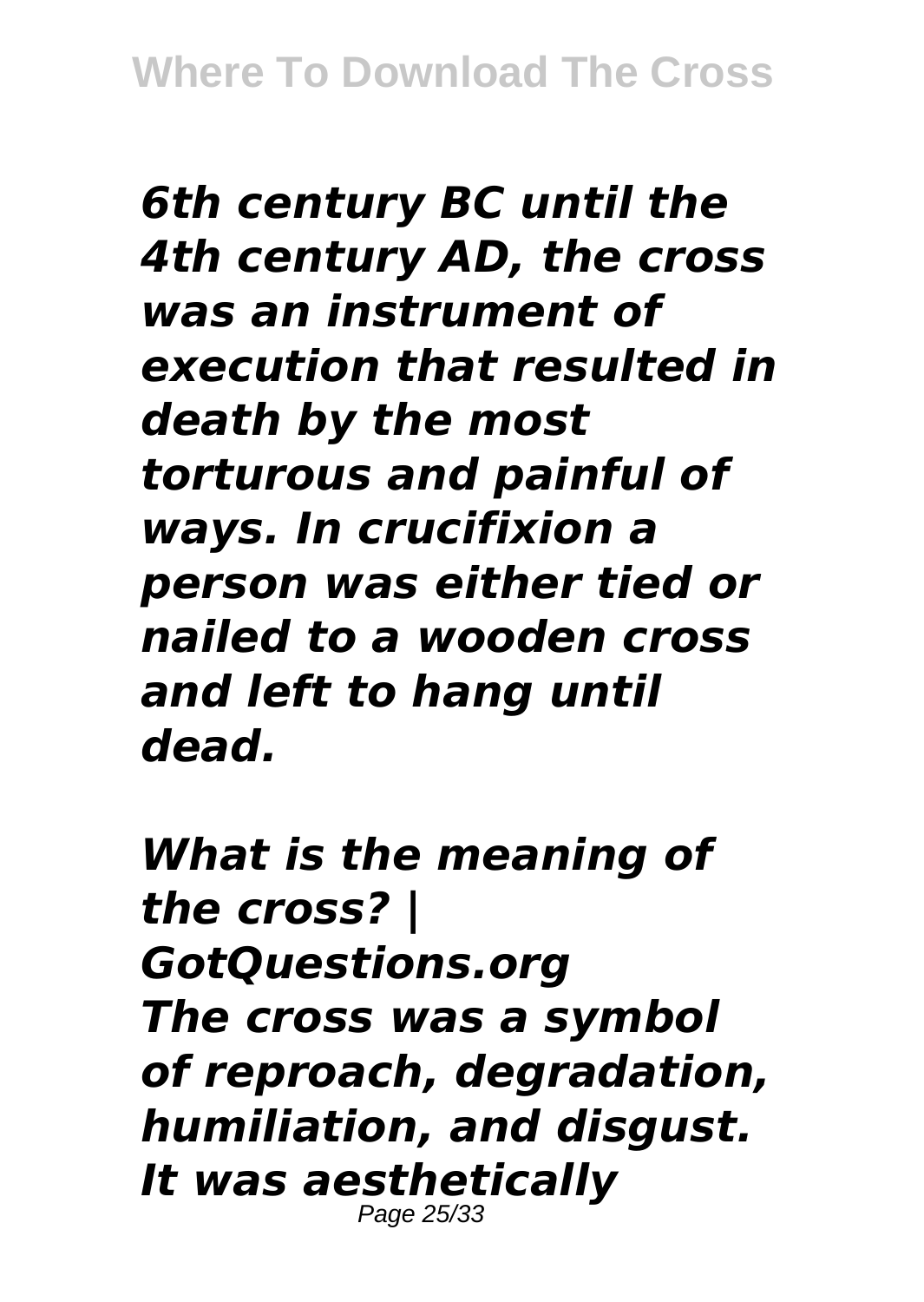#### *repugnant. In a word, the cross was obscene. The cross was far more than an instrument of capital...*

## *Jesus on the Cross - 10 Powerful Facts About the Crucifixion*

*The Cross of Christ is the foundation principle of all Biblical Doctrine. It is the foundation because it is the first principle of Redemption, brought about in the Mind of God even before the foundation of the world (I Pet. 1:18-20).*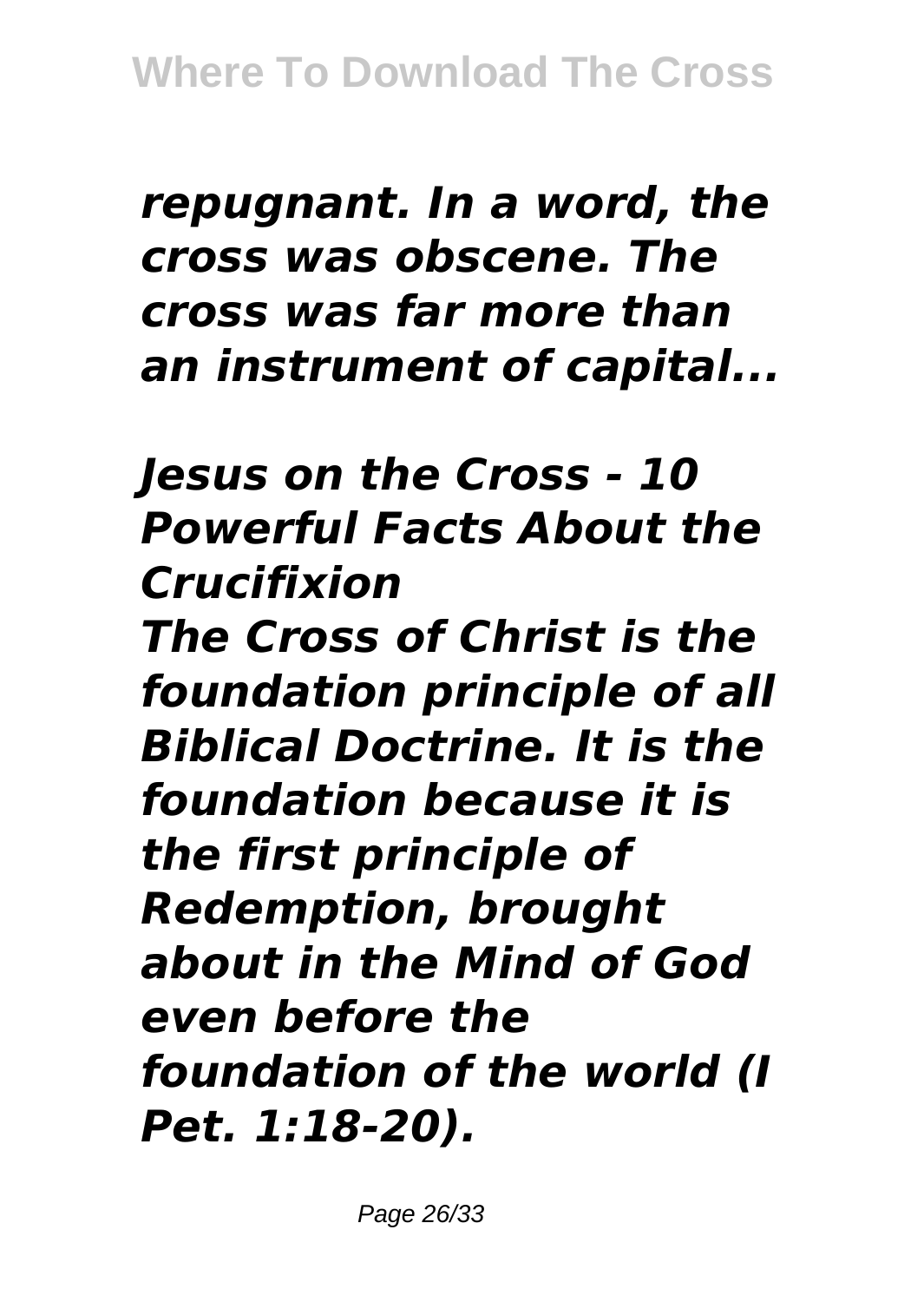## *The Message of the Cross | Jimmy Swaggart Ministries A.W. Tozer: "The old cross is a symbol of death. God salvages the individual by liquidating him and then raising him again in newness of life. God offers life, but not an improved old life. The life He offers is life out of death.*

*Acts 17:11 Bible Study: The Cross Premium furniture, home decor, bedding, kitchenware, and design* Page 27/33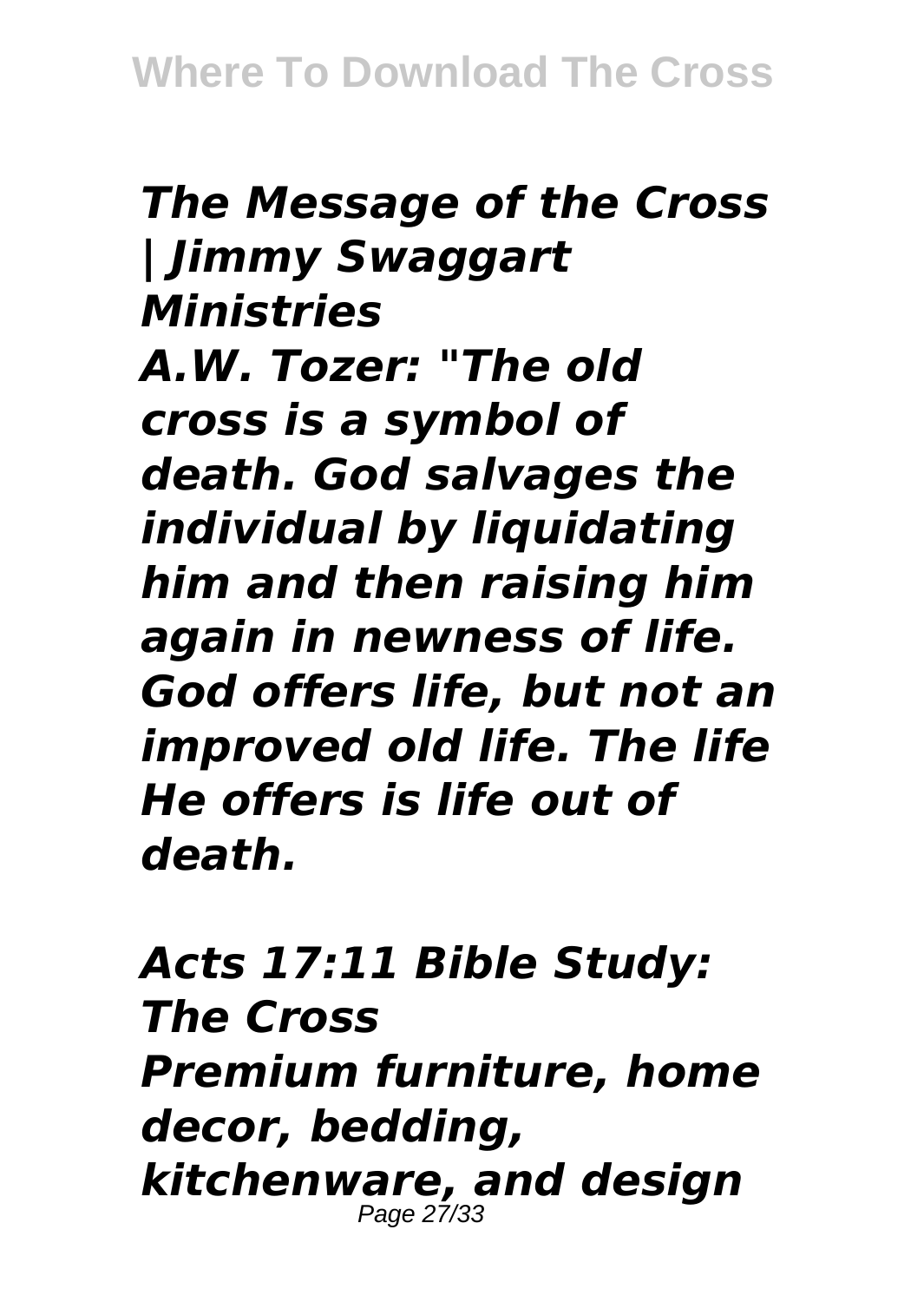*services to make your home beautiful. We ship internationally and offer pick-up from our store in beautiful Vancouver, Canada.*

*The Cross Decor and Design - Furniture and Home Decor True Cross, Christian relic, reputedly the wood of the cross on which Jesus Christ was crucified. Legend relates that the True Cross was found by St. Helena, mother of Constantine the Great, during her* Page 28/33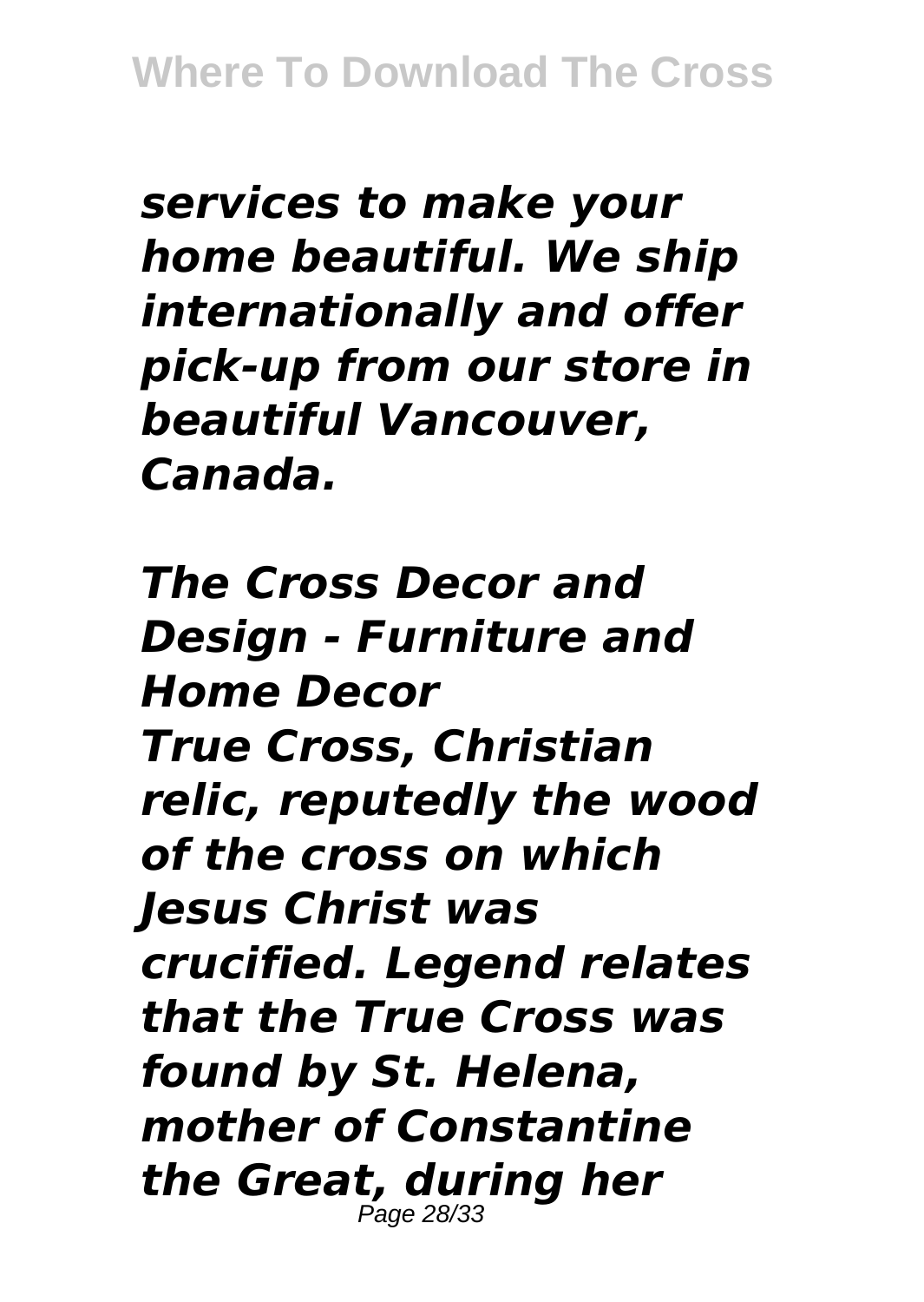**Where To Download The Cross**

#### *pilgrimage to the Holy Land about 326.*

*True Cross | History & Facts | Britannica The cross is massive and its on a mountain with a beautiful overlook. I like how they have it lit up at night.*

*The Cross (Sewanee) - 2020 All You Need to Know BEFORE You ... The Cross is the center point of the Christian faith, the point of our salvation. These poems and stories focus on the* Page 29/33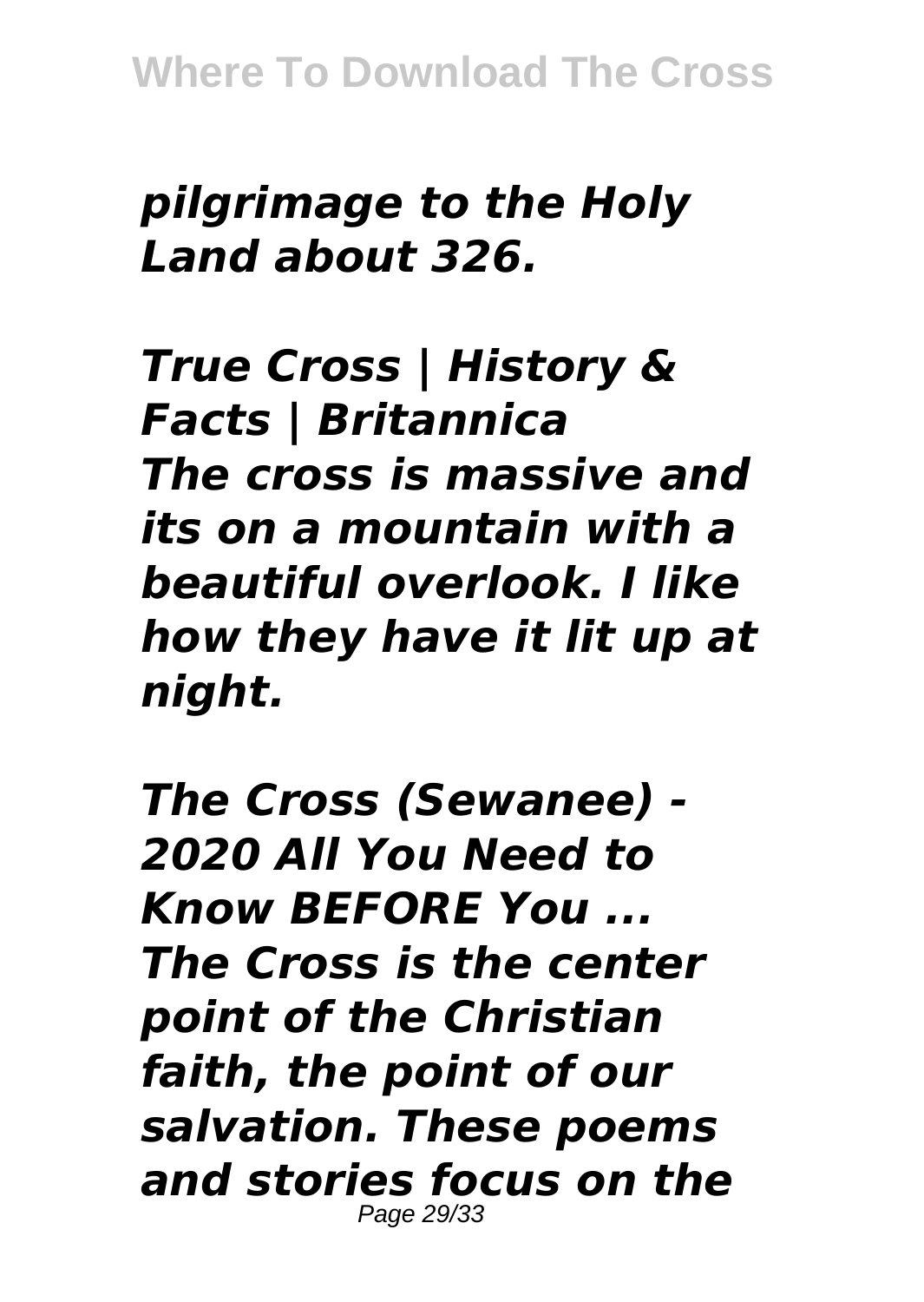*sacrifice of Calvary and what it means to us. You might also find something here to illustrate the meaning of the cross to youth or someone who just doesn't get the importance of the cross.*

*The Cross « Inspirational Christian Stories and Poems*

*A cross is a geometrical figure consisting of two intersecting lines or bars, usually perpendicular to each other. The lines usually run vertically and* Page 30/33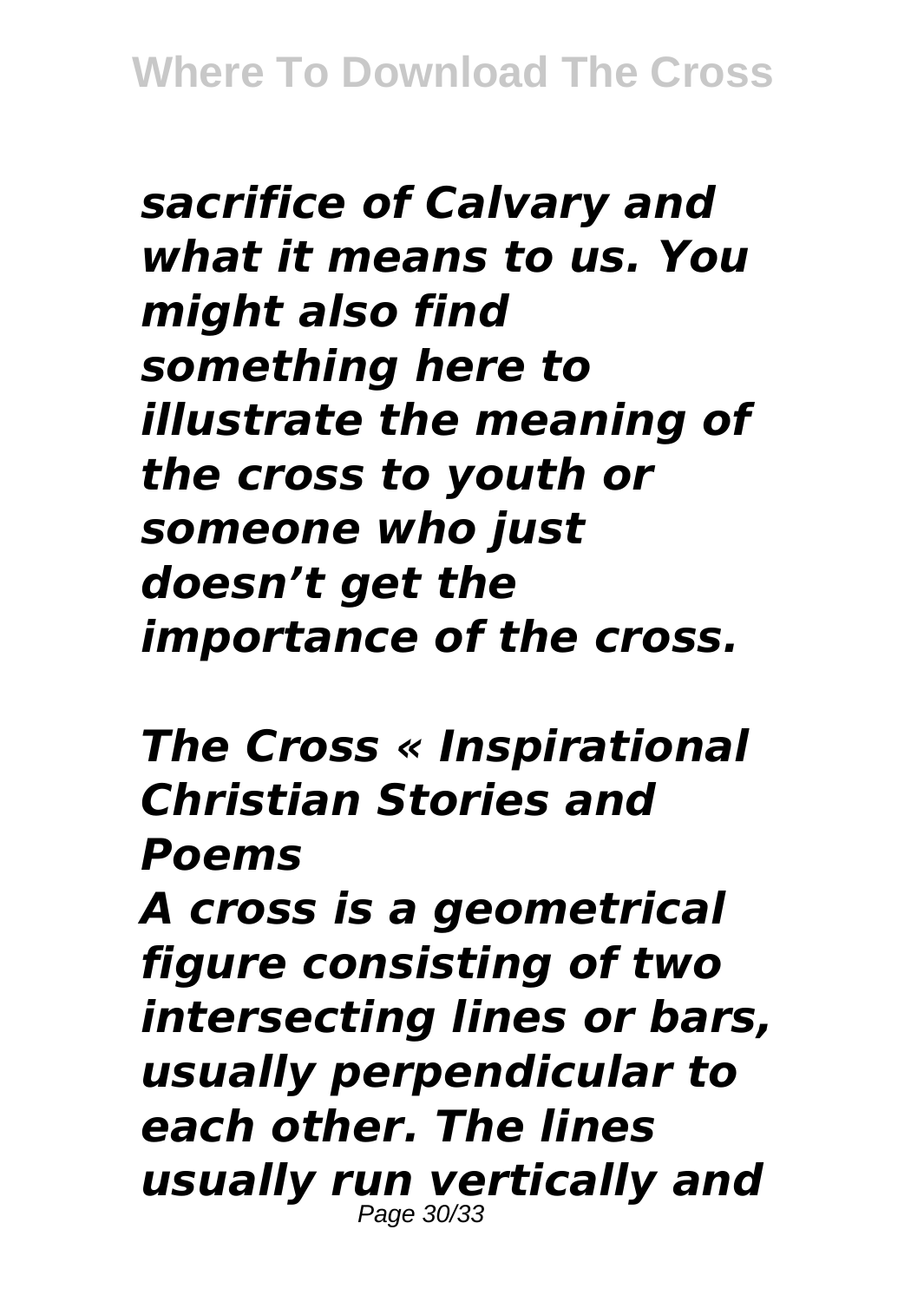*horizontally. A cross of oblique lines, in the shape of the Latin letter X, is also termed a saltire in heraldic terminology.. Throughout centuries the cross in its various shapes and forms was a symbol of various beliefs.*

*Cross - Wikipedia Provided to YouTube by Rhino/Warner Records The Cross · Prince Sign "O" the Times ℗ 1987 Warner Records Inc. Paisley Park, distributed by Warner Records Inc....*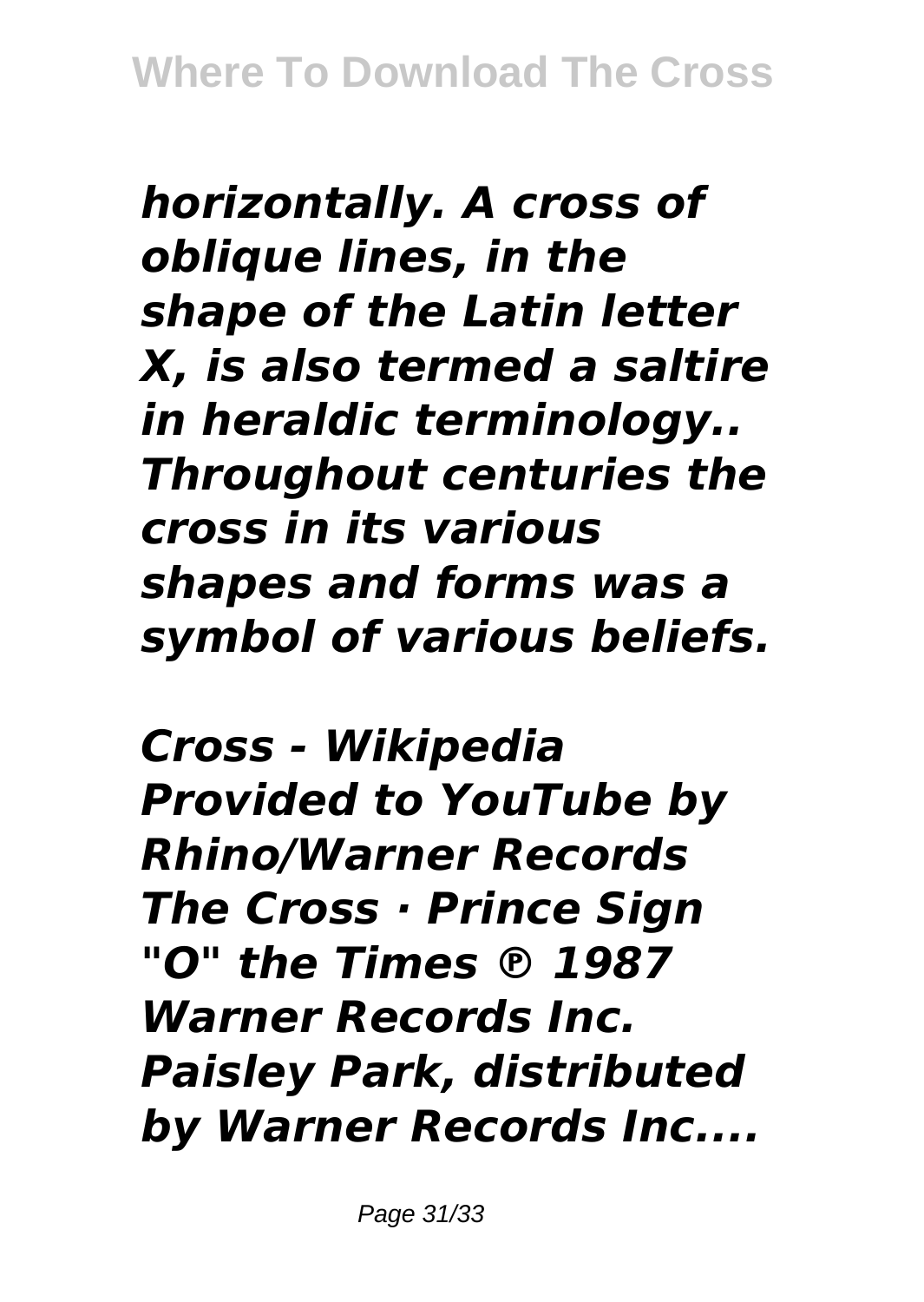*The Cross - YouTube The cross was an ancient symbol of ornamental and religious value. Many ancient civilizations included the cross in their drawings. In Jesus' time the cross was a painful and gruesome form of execution. Jesus gave this age-old symbol a new meaning in the work of the cross.*

*Work of the Cross - AllAboutJesusChrist.org At the cross, at the cross where I first saw the light And the burden of my* Page 32/33